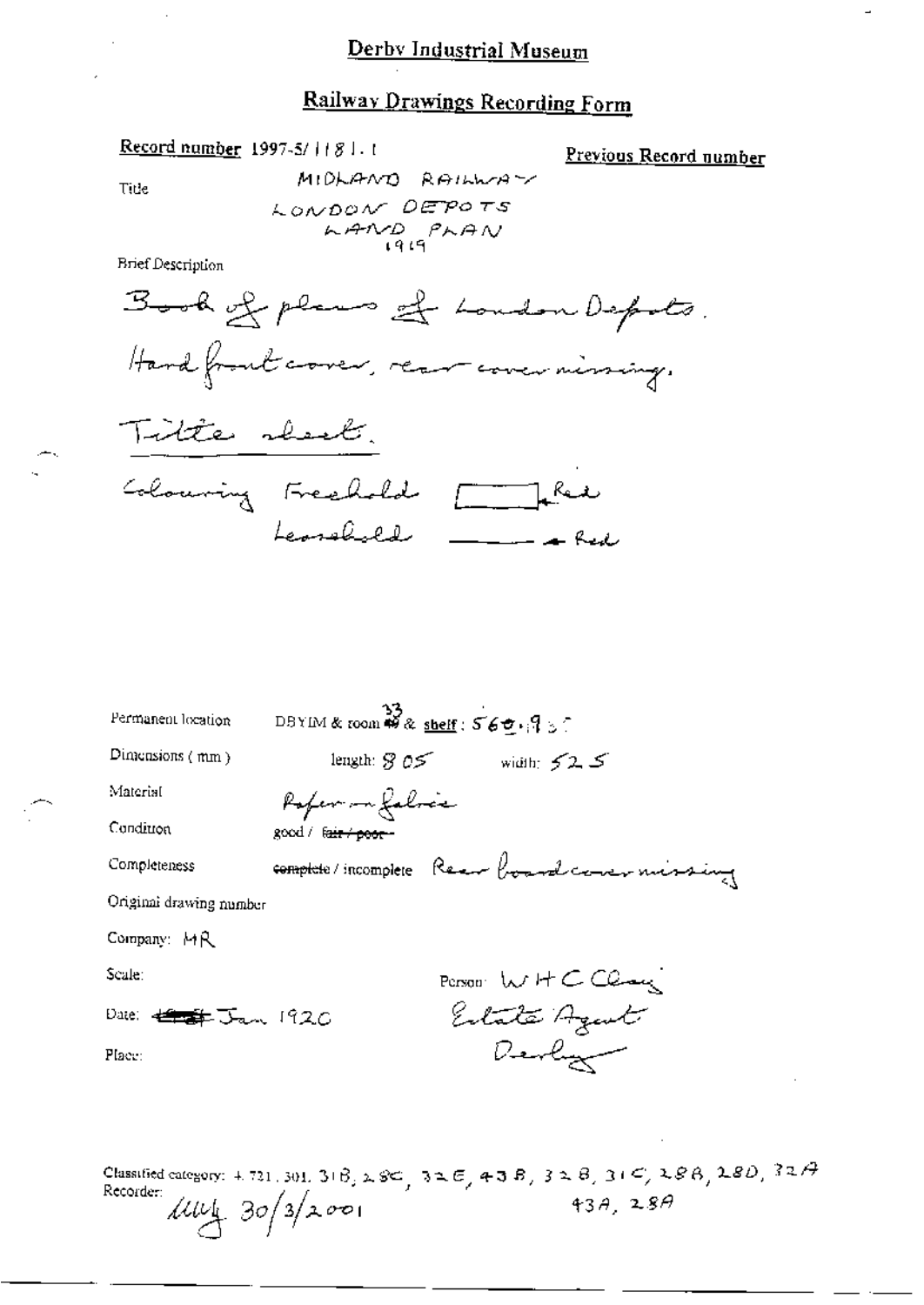## **Railway Drawings Recording Form**

Record number 1997-5/ 1181. 7-

Previous Record number

Title

Titles of Acts

LONDON DEPOTS

Brief Description

Listed Ado comming 12 Depots with dates of Art & Royal Assembly

| Permanent location                                                                                                                                                                                                                                               | $\frac{33}{200}$ DBYIM & toom @ & shelf : 5 6 Q : 9 z $\pm$ |                            |
|------------------------------------------------------------------------------------------------------------------------------------------------------------------------------------------------------------------------------------------------------------------|-------------------------------------------------------------|----------------------------|
| Dimensions (mm)                                                                                                                                                                                                                                                  | length: $80\leq$                                            | width: $\sqrt{2}$ $\leq$   |
| Material                                                                                                                                                                                                                                                         | rfer                                                        |                            |
| Condition                                                                                                                                                                                                                                                        | good / . <del>fair / po</del> nt                            |                            |
| Completeness                                                                                                                                                                                                                                                     | complete / i <del>ncomplete -</del>                         |                            |
| Original drawing number                                                                                                                                                                                                                                          |                                                             |                            |
| Company: H R                                                                                                                                                                                                                                                     |                                                             |                            |
| Scale:                                                                                                                                                                                                                                                           | Person;                                                     |                            |
| Date:                                                                                                                                                                                                                                                            |                                                             |                            |
| Place:                                                                                                                                                                                                                                                           |                                                             |                            |
|                                                                                                                                                                                                                                                                  |                                                             |                            |
|                                                                                                                                                                                                                                                                  |                                                             |                            |
| $C$ is a set of $\mathbb{R}^n$ . The set of $\mathbb{R}^n$ is a set of $\mathbb{R}^n$ is a set of $\mathbb{R}^n$ is a set of $\mathbb{R}^n$ is a set of $\mathbb{R}^n$ is a set of $\mathbb{R}^n$ is a set of $\mathbb{R}^n$ is a set of $\mathbb{R}^n$ is a set |                                                             | ാരുക മാത്ര പാതി മാതി മാത്ര |

Classified category: 4, 721, 301, 31B,  $\lambda$ SC, 32E, 43B, 32B, 31C, 29B, 28D, 32A Recorder:  $l$ leez  $30/3/200$  $43A,28A$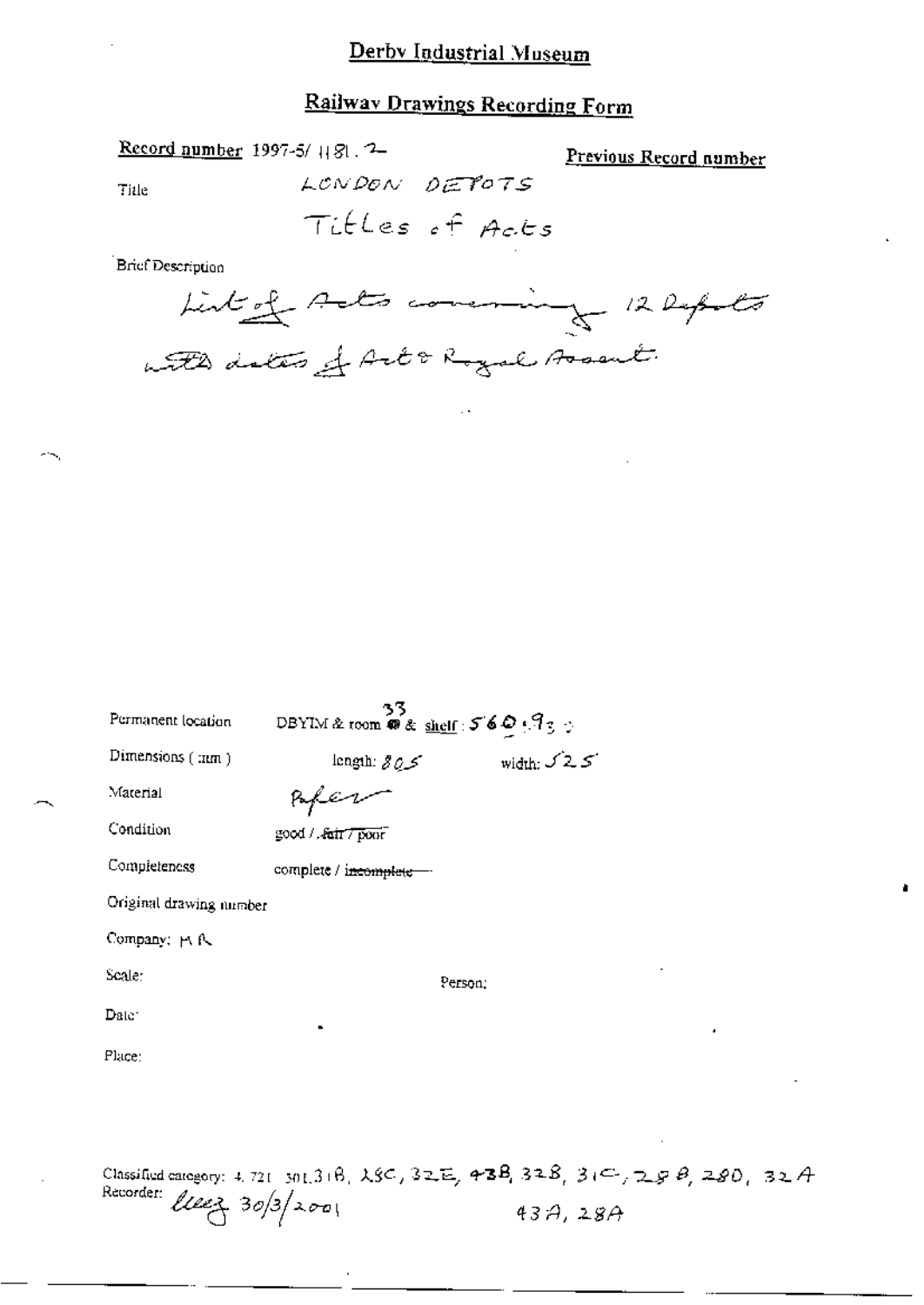Record number 1997-5/1181.10

**Previous Record number** 

Title

| Permanent location                                                                                | 33<br>DBYIM & room $\bullet$ & shelf : 560.9 |         |              |  |
|---------------------------------------------------------------------------------------------------|----------------------------------------------|---------|--------------|--|
| Dimensions $(mm)$                                                                                 | length: $805$                                |         | width: $525$ |  |
| Material                                                                                          | Paperonfolice                                |         |              |  |
| Condition                                                                                         | good / fair / poor ~                         |         |              |  |
| Completeness                                                                                      | complete / incomplete =                      |         |              |  |
| Original drawing number $\Omega_{\!\!\mathcal{L}\!\!\mathcal{L}}\mathcal{L}\boxtimes \mathcal{L}$ |                                              |         |              |  |
| Company:                                                                                          |                                              |         |              |  |
| Scale: $1'' = 8866667$                                                                            |                                              | Реткоп: |              |  |
| Date:                                                                                             |                                              |         |              |  |
| Place:                                                                                            |                                              |         |              |  |
|                                                                                                   |                                              |         |              |  |
| High Streak<br>Kennenglow                                                                         |                                              |         |              |  |
| Classified category: $4.721$ , $301$ , $-4.3$ $\cancel{B}$<br>Recorder:<br>$\mu$ 4 30/3/2001      |                                              |         |              |  |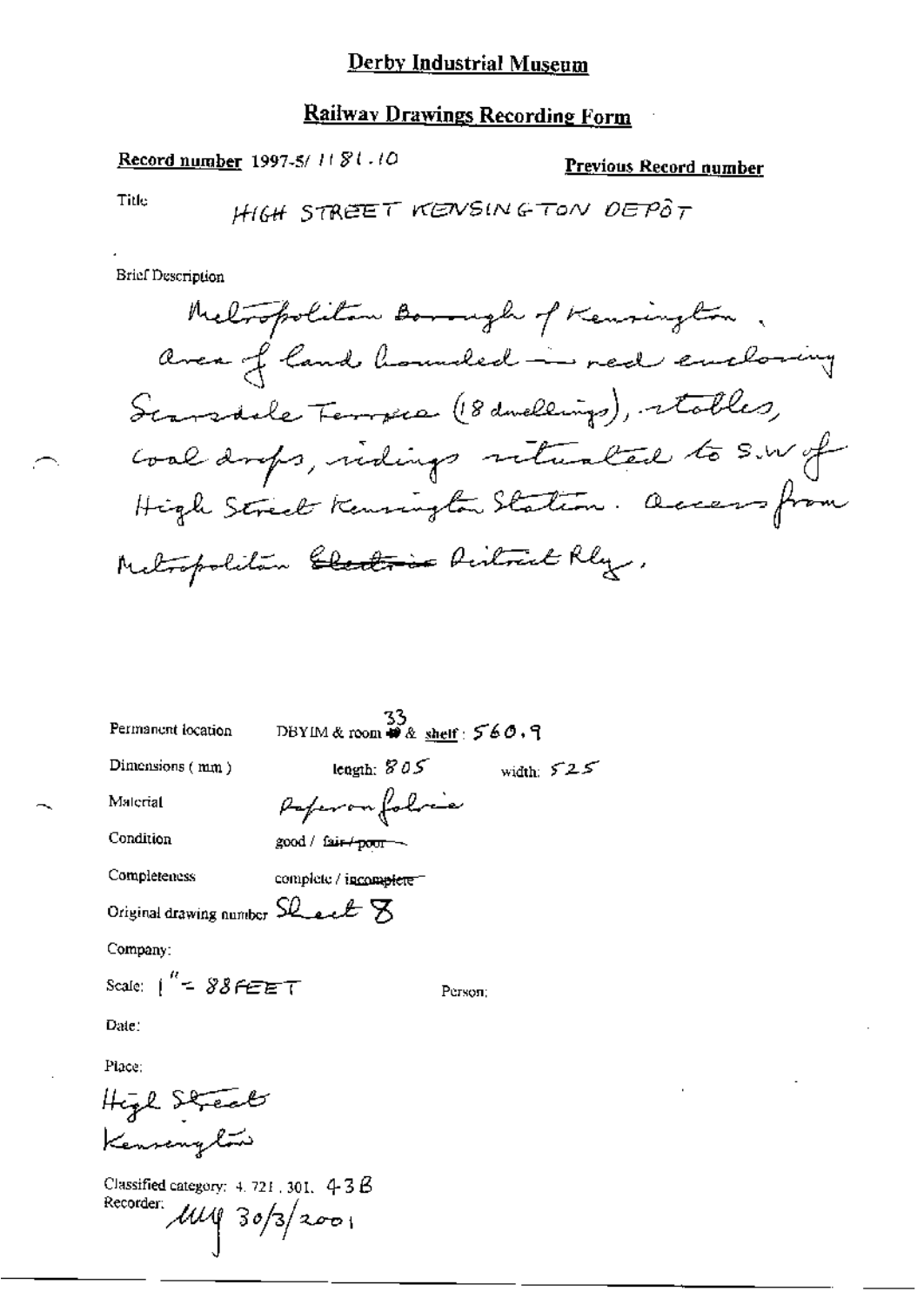## **Railway Drawings Recording Form**

#### Record number 1997-5/500

# Previous Record number  $AP/32$  /559

Title

PARISH OF STWARY ABBOTTS KENSINGTON

| Permanent location                                                                                        | DBYIM & room 49 & shelf: $8$ { |              |
|-----------------------------------------------------------------------------------------------------------|--------------------------------|--------------|
| Dimensions (mm)                                                                                           | lenguh, $1470$                 | width: $660$ |
| Material                                                                                                  | Poper on fabric                |              |
| Condition                                                                                                 | good / <del>fair / poor</del>  |              |
| Completeness                                                                                              | complete / incomplete-         |              |
| Original drawing number                                                                                   |                                |              |
| Company: $M R$                                                                                            |                                |              |
| Scale: $1''$ = 30 FEET                                                                                    |                                | Person:      |
| Date: Dec 6 <sup>2</sup> 1880                                                                             |                                |              |
| Place:                                                                                                    |                                |              |
| Keusington                                                                                                |                                |              |
| Classified category: 4, 721, 301, $\mathbf{g}$ 4–3 $\mathcal B$<br>Recorder;<br>$1045 \times 10^{5}$ /198 |                                |              |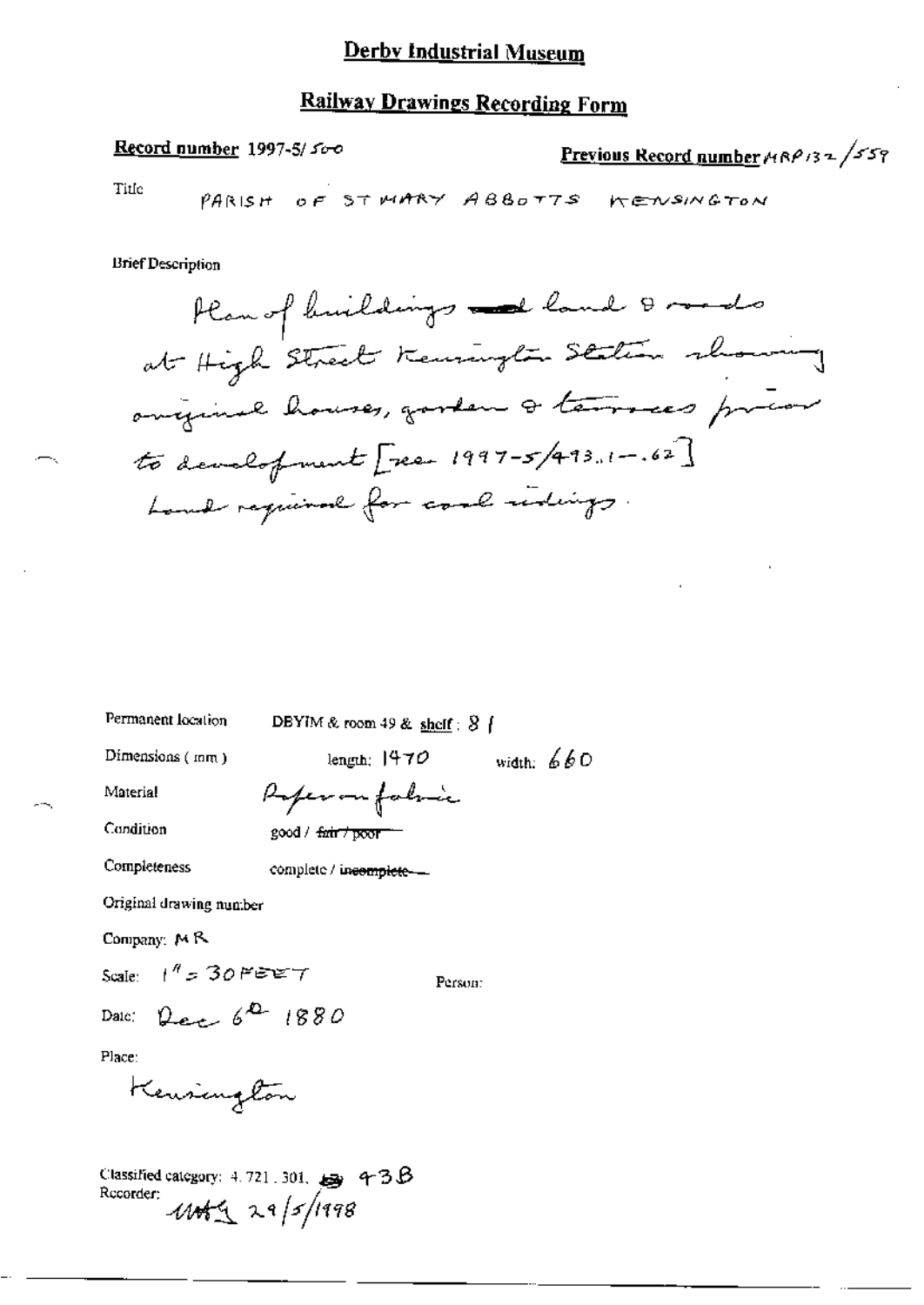### **Railway Drawings Recording Form**

Record number 1997-5/493.1

Previous Record number MRP132/549

Title

**Brief Description** 

Part rection & elevation of bailding

to railway. Elevation to Wrights Love

Permanent location

DBYIM & room 49 & shelf:  $81$ 

Dimensions (mm)

length:  $565$  width:  $755$ 

Material

Tracing foliaic good / fair / poor

Completeness

Condition

complete / incomplete --

Original drawing number

Company: John Barbar 86 Led Scale:  $1'' = 8$  FEET Person:

Date:

Place:

Kensington London

Classified category: 4, 721, 301,  $\blacktriangleright$   $\blacktriangleright$   $\blacktriangleright$   $\blacktriangleright$   $\blacktriangleright$   $\blacktriangleright$   $\blacktriangleright$   $\blacktriangleright$   $\blacktriangleright$   $\blacktriangleright$   $\blacktriangleright$   $\blacktriangleright$   $\blacktriangleright$   $\blacktriangleright$   $\blacktriangleright$   $\blacktriangleright$   $\blacktriangleright$   $\blacktriangleright$   $\blacktriangleright$   $\blacktriangleright$   $\blacktriangleright$   $\blacktriangleright$   $\blacktriangleright$   $\black$ Recorder:  $11422+191998$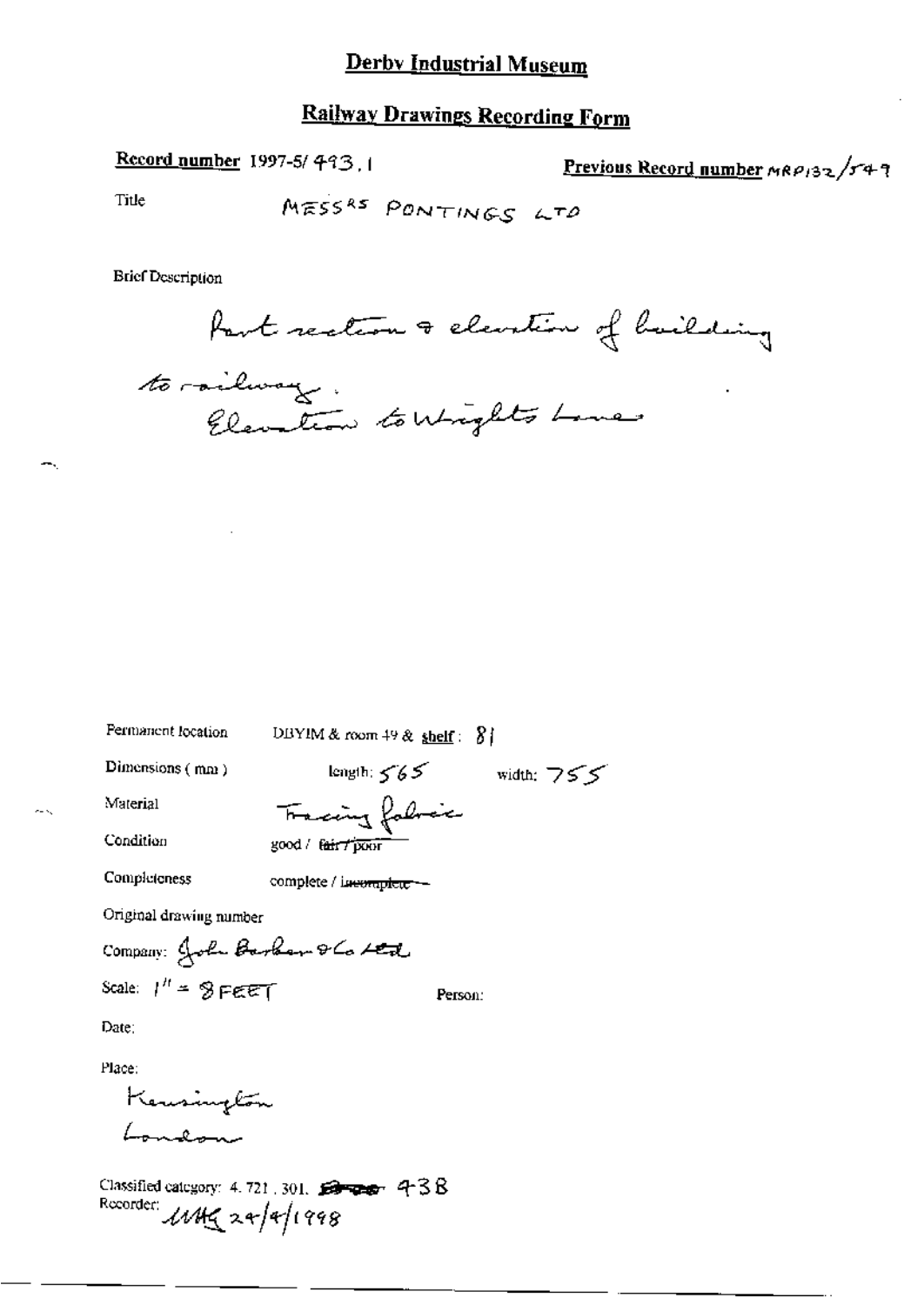#### **Railway Drawings Recording Form**

Record number 1997-5/493.2

Previous Record number HRP132/547

Title

**Brief Description** 

Grouand floor & bourment plan.

alterations to structure chain invest.

Permanent location DBYIM & room 49 & shelf :  $8$  ! length:  $565$  width:  $755$ Dimensions (mm) Tracing fabric Material Condition good / fair / poor Completeness complete Lineomplete Original drawing number Company: John Boshow & Co Alt Scale:  $I^{\prime\prime} = 8$  FEET Person: Date: Place: Kansanglão

Classified category: 4, 721, 301,  $e=0-43B$ Recorder und 29/4/1998

 $h_{\rm peak}$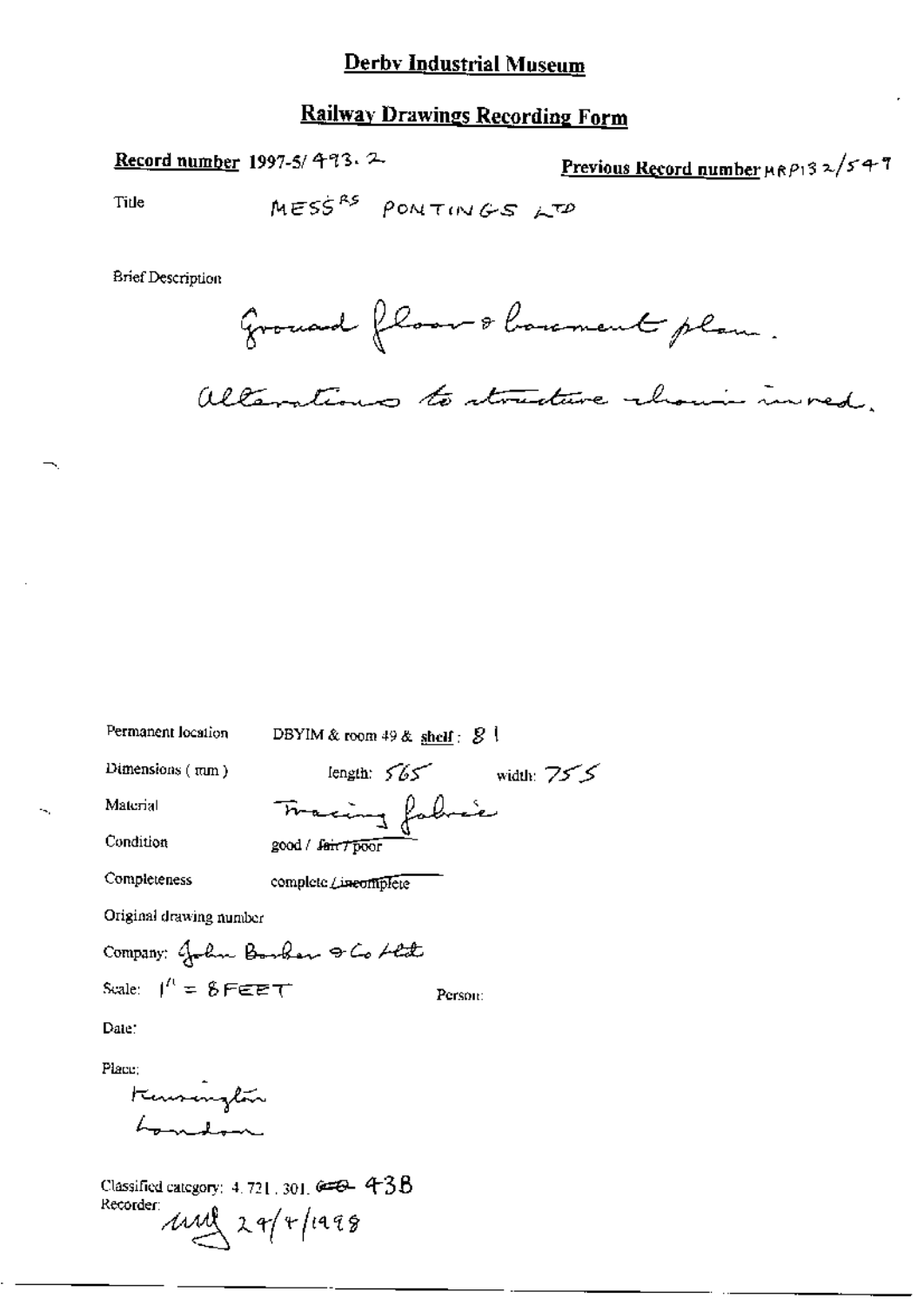Record number 1997-5/4-93.3

Previous Record number  $r(RP)$ 3 2/54-9

Title

MESS<sup>RS</sup> PONTING-S 
$$
\kappa^{TS}
$$

**Brief Description** 

First floor & second floor plan alterations to structure aboun in red.

Permanent location

DBYIM & room 49 & shelf :  $81$ 

Tracing following

Dimensions (mm)

length:  $545$  width:  $760$ 

Person:

Condition

Material

 $\cdot$ .

good / fair / poor

Completeness

complete / incomplete

Original drawing number

Company: John Barker & Co Lta Scale:  $1'' = 8$   $65 = 7$ 

Date:

Place:

Kennington بسيطين

Classified category: 4.721.301. 30 4-3B Recorder: 1169 29/9/1998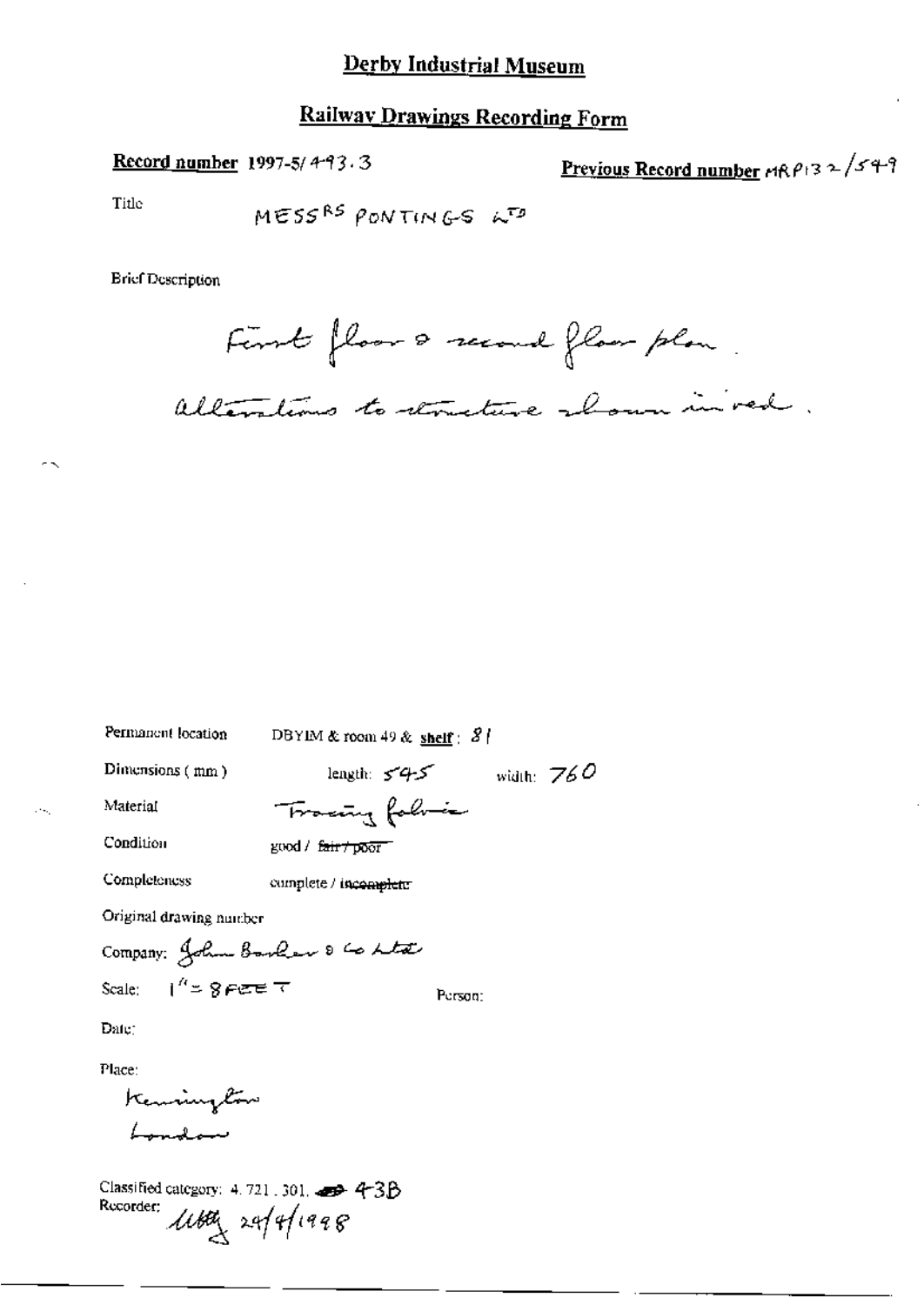# **Railway Drawings Recording Form**

Record number 1997-5/ 4 93. 4-

Previous Record number MRP132/549

Title

$$
MESS^{RS} = PONITINGS = L^{TS}
$$

Third floor a roof plan.

| Permanent location                                                 | DBYIM & room 49 & shelf: $81$ |
|--------------------------------------------------------------------|-------------------------------|
| Dimensions (mm)                                                    | length: $575$ width: $760$    |
| Material                                                           | Tracing folice                |
| Condition                                                          | good / fair 7 poor            |
| Completeness                                                       | complete / incomplute-        |
| Original drawing number                                            |                               |
|                                                                    | Company: John Berkon & Co Lld |
| scale: (" = 8 Fezer T                                              | Person:                       |
| Date:                                                              |                               |
| Place:                                                             |                               |
| Kenington                                                          |                               |
|                                                                    |                               |
| Classified category: 4, 721, 301, $\rightarrow$ 4, 30<br>Recorder. | $\mu$ teg 24/4/1998           |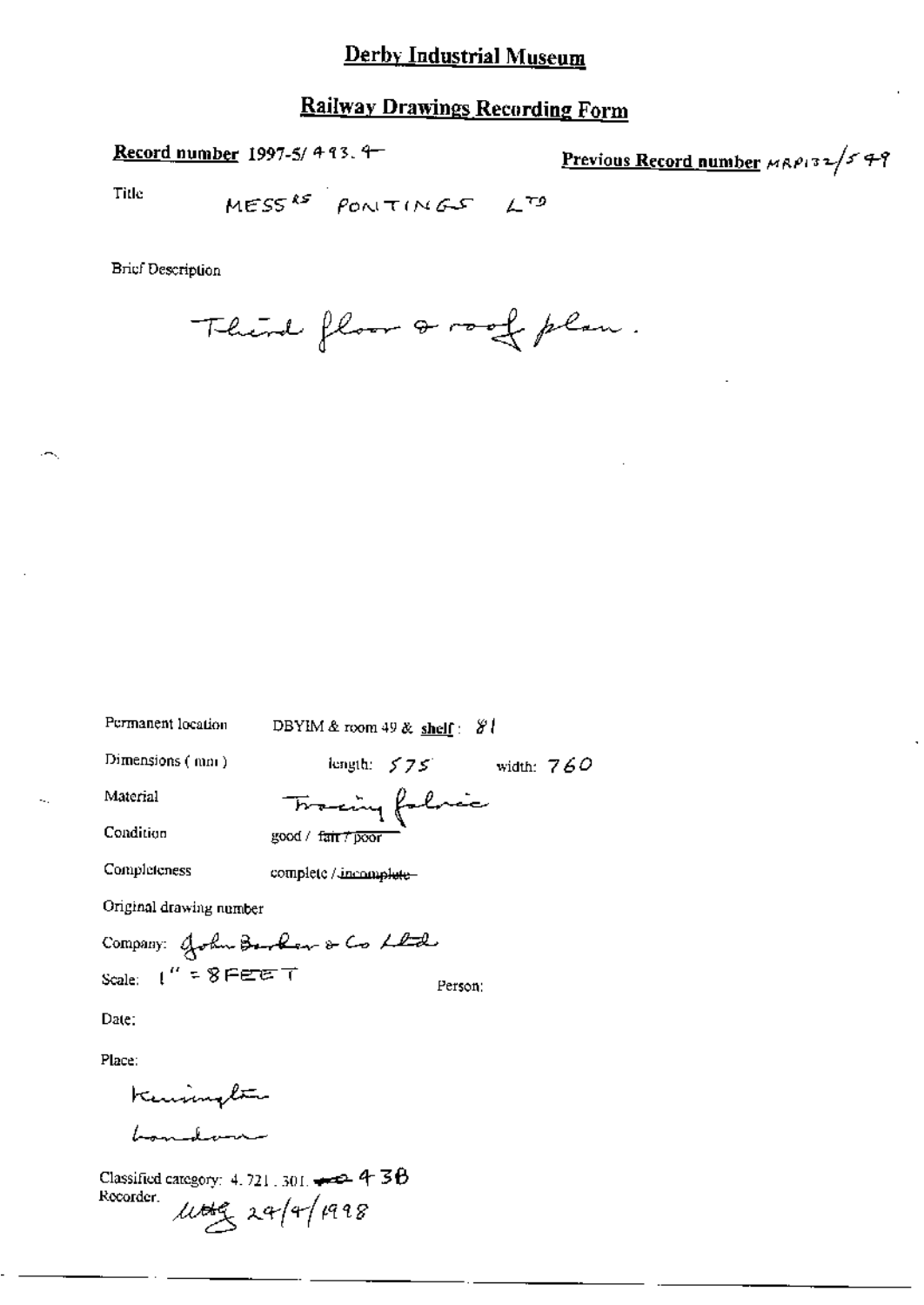### **Railway Drawings Recording Form**

Record number 1997-5/ $997.5$ <u>Previous Record number</u>  $mRP132/549$ Title MESSRED PONTINGS LEC

**Brief Description** 

Section C.D and restrom EF with back elevation alterations to structure shown in red &

width:

Permanent location

DBYIM & room 49 & shelf :  $8$ 

Dimensions (mm)

length:

Material Condition

Tracing folvic good / fair + poor

Completeness

complete / incomplete

Original drawing number

Company: John Barker & Co Ltt Scale:  $1^k = 8$  FEET Person:

Date:

Place: Kennington Landon

Classified category: 4, 721, 301, see 4-3B Recorder;  $444\frac{1}{2}$  24/4/1998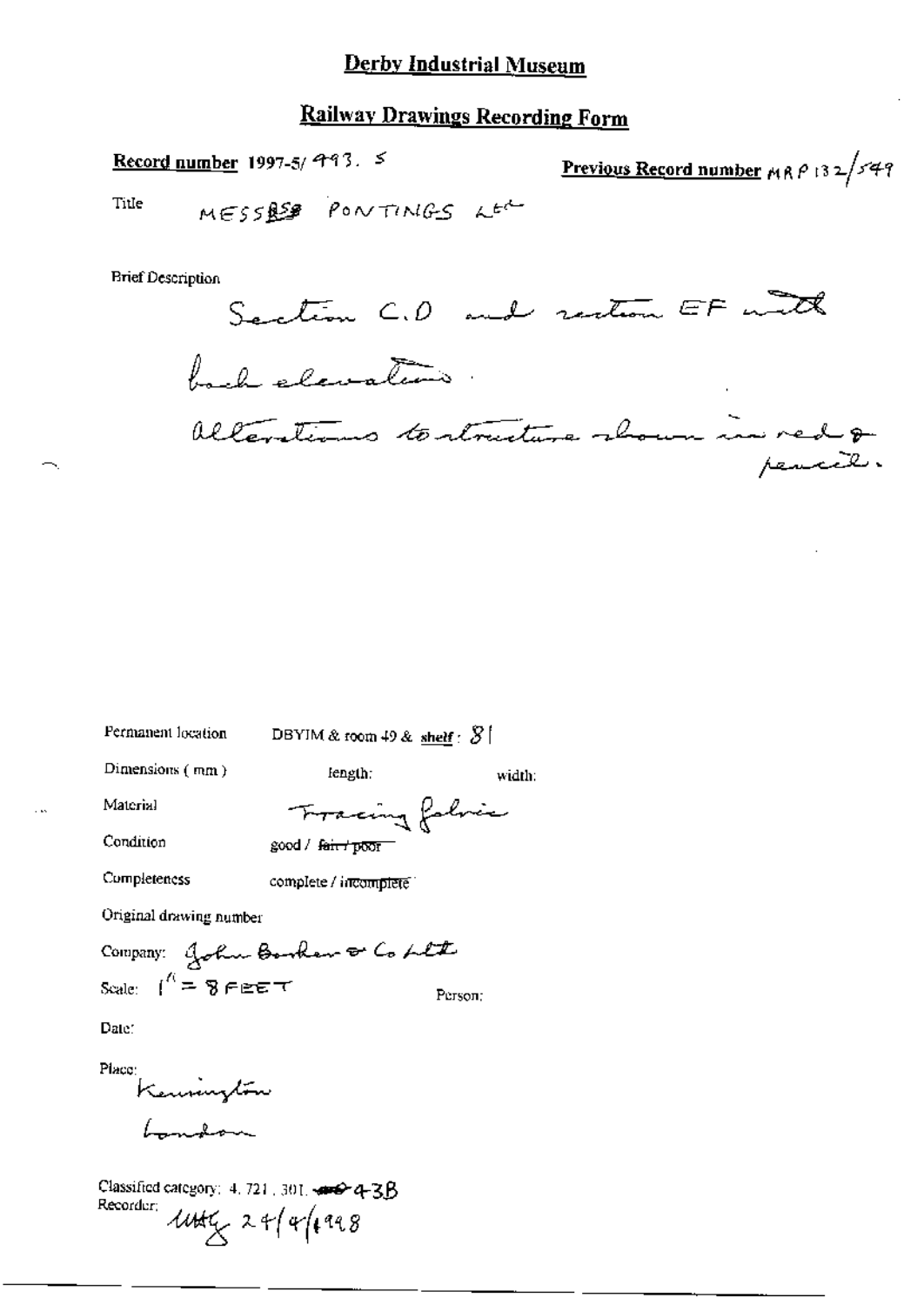## Railway Drawings Recording Form

Record number 1997-5/493.6

Previous Record number  $ARPI32/549$ 

Title

×۶,

×.

**MES**<sup>ks</sup> *PONTINGS* 
$$
L^{ro}
$$

**Brief Description** 

Permanent location

DBYIM & room 49 & shelf: SI

Paper print

Dimensions (mm)

length:  $515$  width:  $735$ 

Condition

Material

good / fair / poor - -

Completeness

complete / incomplete-

Original drawing number

Company: John Barbar och Ltd Scale  $1'' = 8$  F E E T Person:

Date:

Place:

Kennington Landon

Classified category: 4.721, 301,  $\sigma$  = 43B Recorder;  $118229/4/1998$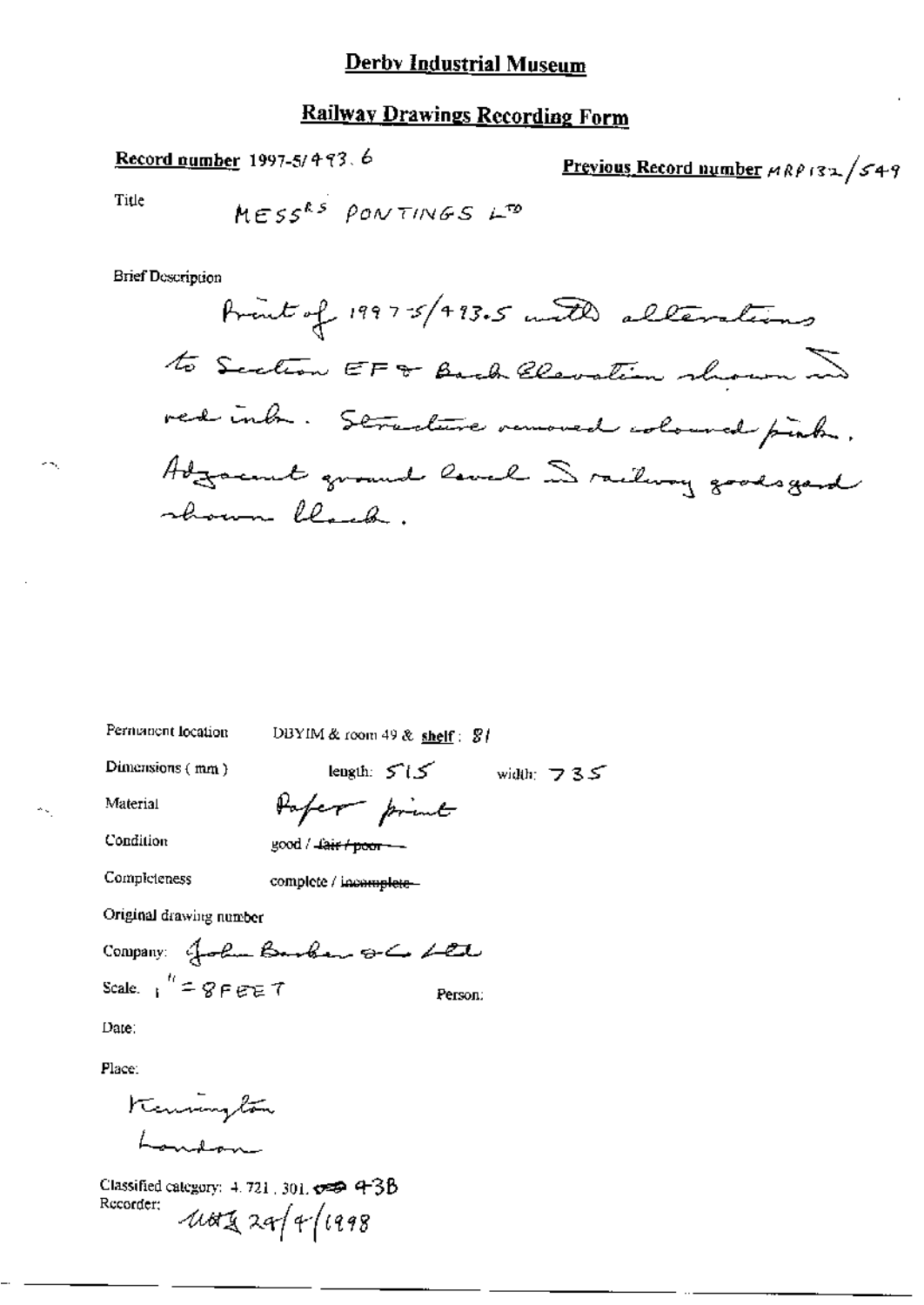Record number 1997-5/43,7

Previous Record number MRP132/549 Messrs Portings

Ť

Title

. — ...

HIGH ST KENSINGTON . W.

Sectional elevation of building with an uffer avere cross hatched in red

| Permanent location                                                                       | DBYIM & room 49 & shelf: $S1$  |
|------------------------------------------------------------------------------------------|--------------------------------|
| Dimensions $(mn)$                                                                        | length: $615$ width: 430       |
| Material                                                                                 | Tracing folic                  |
| Condition                                                                                | good / fa <del>ir / poor</del> |
| <b>Completeness</b>                                                                      | complete / incomplete-         |
| Original drawing number $N_0 \, Z$                                                       |                                |
| Company:                                                                                 |                                |
| Scale: $t'' = 8$ Fere T                                                                  | Person:                        |
| Date of $0$ exec 1912                                                                    |                                |
| Place:<br>Kensington<br>London                                                           |                                |
| Classified category: $4.721$ , $301$ , $\rightleftharpoons$ $\oplus$ $4.38$<br>Recorder: | $\mu$ Mg 29/4/1998             |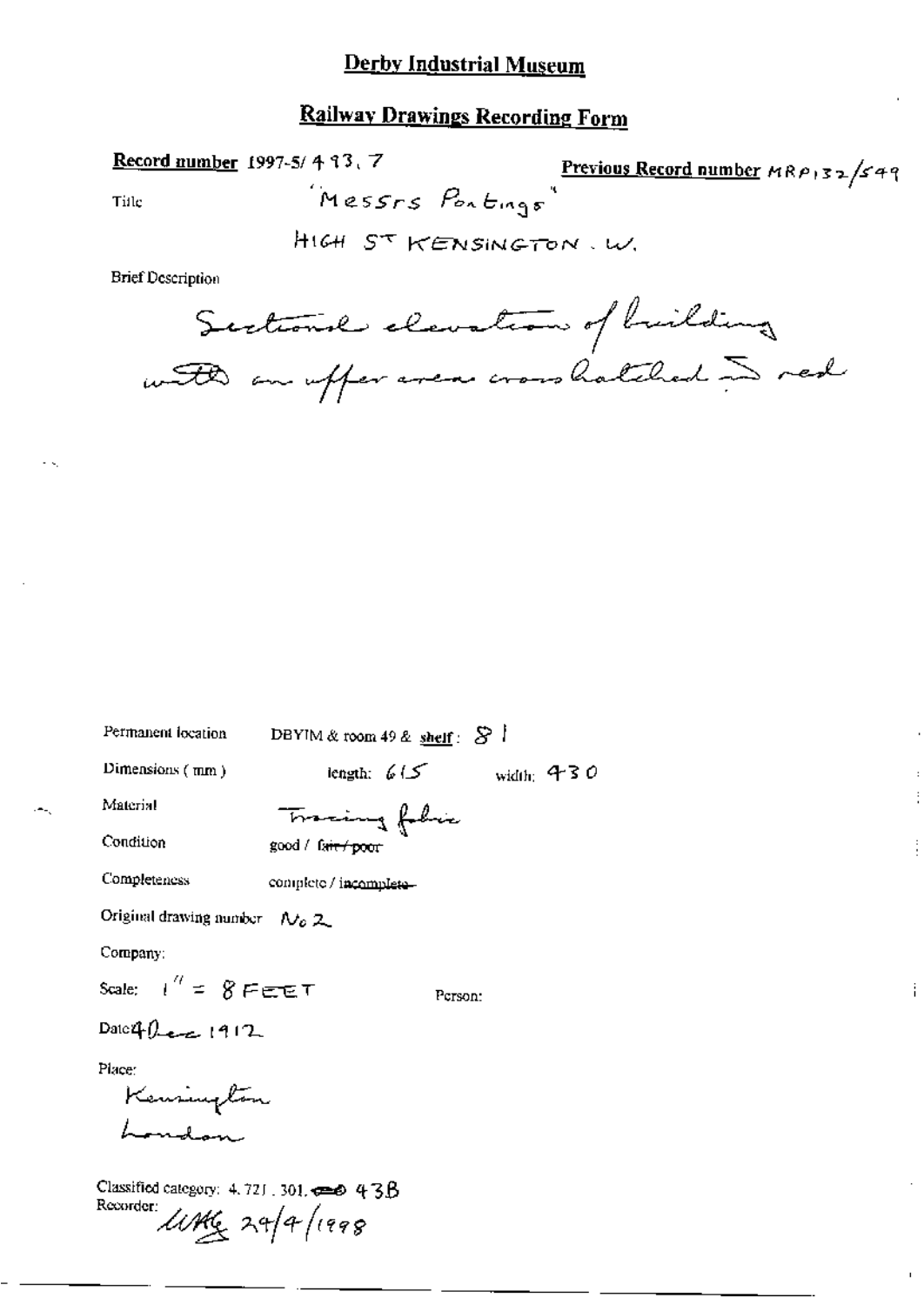## **Railway Drawings Recording Form**

Record number 1997-5/493.8

Previous Record number MRP 132/549

MESS<sup>RS</sup> PONTINGS LED Title



| Permanent location                                                  | DBYIM & room 49 & $\frac{\text{shell}}{3}$ |
|---------------------------------------------------------------------|--------------------------------------------|
| Dimensions $(mm)$                                                   | length $595$<br>width: $520$               |
| Material                                                            | Francing folice                            |
| Condition                                                           | good / fair / poor                         |
| Completeness                                                        | complete / incomplete                      |
| Original drawing number $\mu_{\text{max}} \mathcal{N}_{\text{m}}$ 3 |                                            |
| Company:                                                            |                                            |
| Scale: $1'' = 8$ Feren $T$                                          | Person:                                    |
| Date: 4 $0.6 - 1912$                                                |                                            |
| Place:                                                              |                                            |
| Kensington                                                          |                                            |
| $\sqrt{a}$                                                          |                                            |
| Classified category: 4, 721, 301, $\rightarrow$ 4, 3B<br>Recorder:  | $\mu$ ute 24/4/1998                        |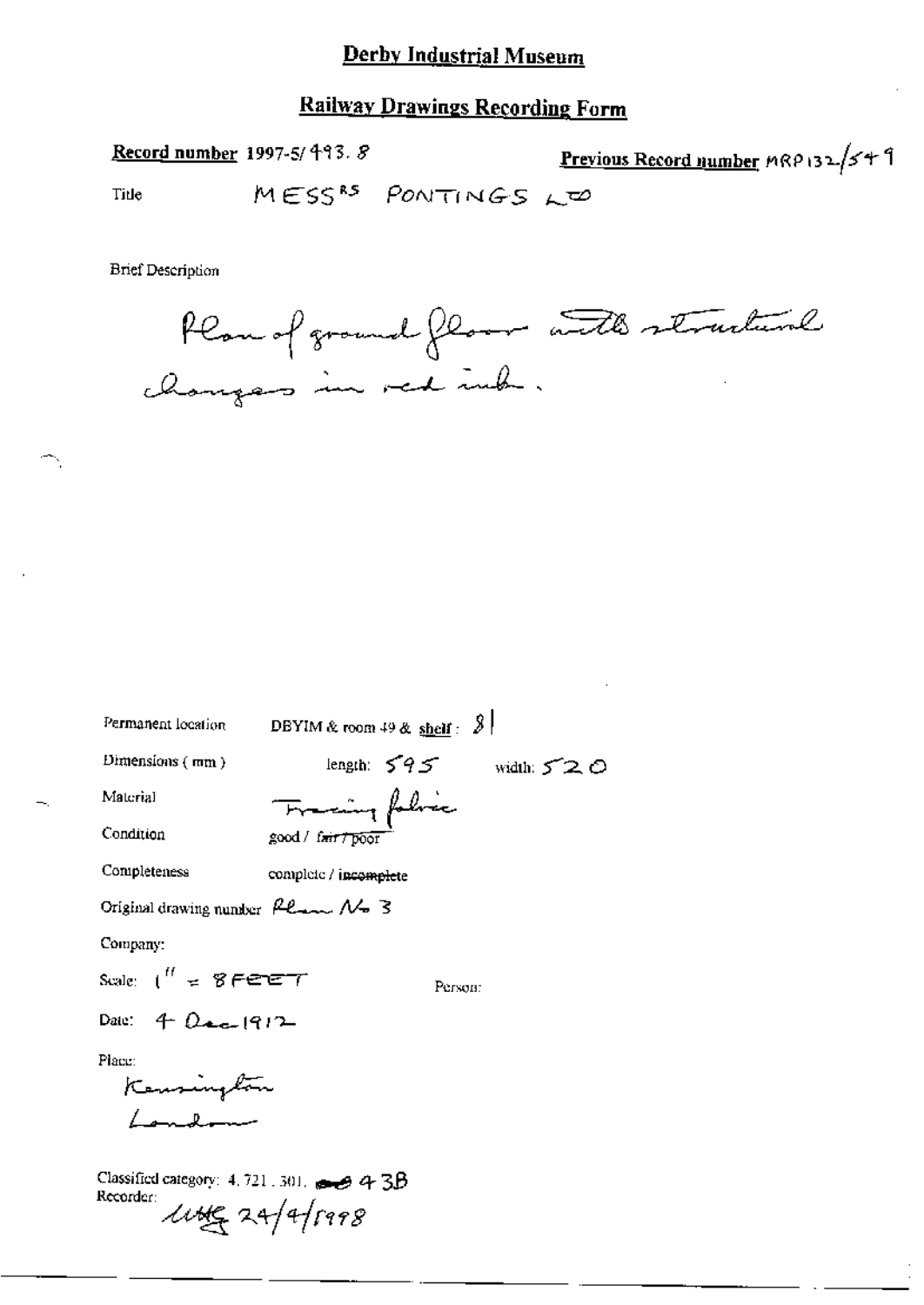#### Record number 1997-5/ 493.9

Previous Record number MRP132/549

Title

**Brief Description** 

| Permanent location |  |
|--------------------|--|
|--------------------|--|

DBYIM & room 49 & shelf:  $5$  /

Dimensions (mm)

length:  $655$  width:  $4-85$ 

Person:

Material

Poper

Condition

Completeness

good / fair / poor-

complete / incomplete

Original drawing number  $036$ 

Company:

Scale:  $1^h = 22$  FEET

Date:  $7$  Nov  $1912$ 

Place:

Kensington London

Classified category: 4.721.301.  $\rightarrow$  43B<br>Recorder:  $\angle U \angle KQ \angle 29/9/1999$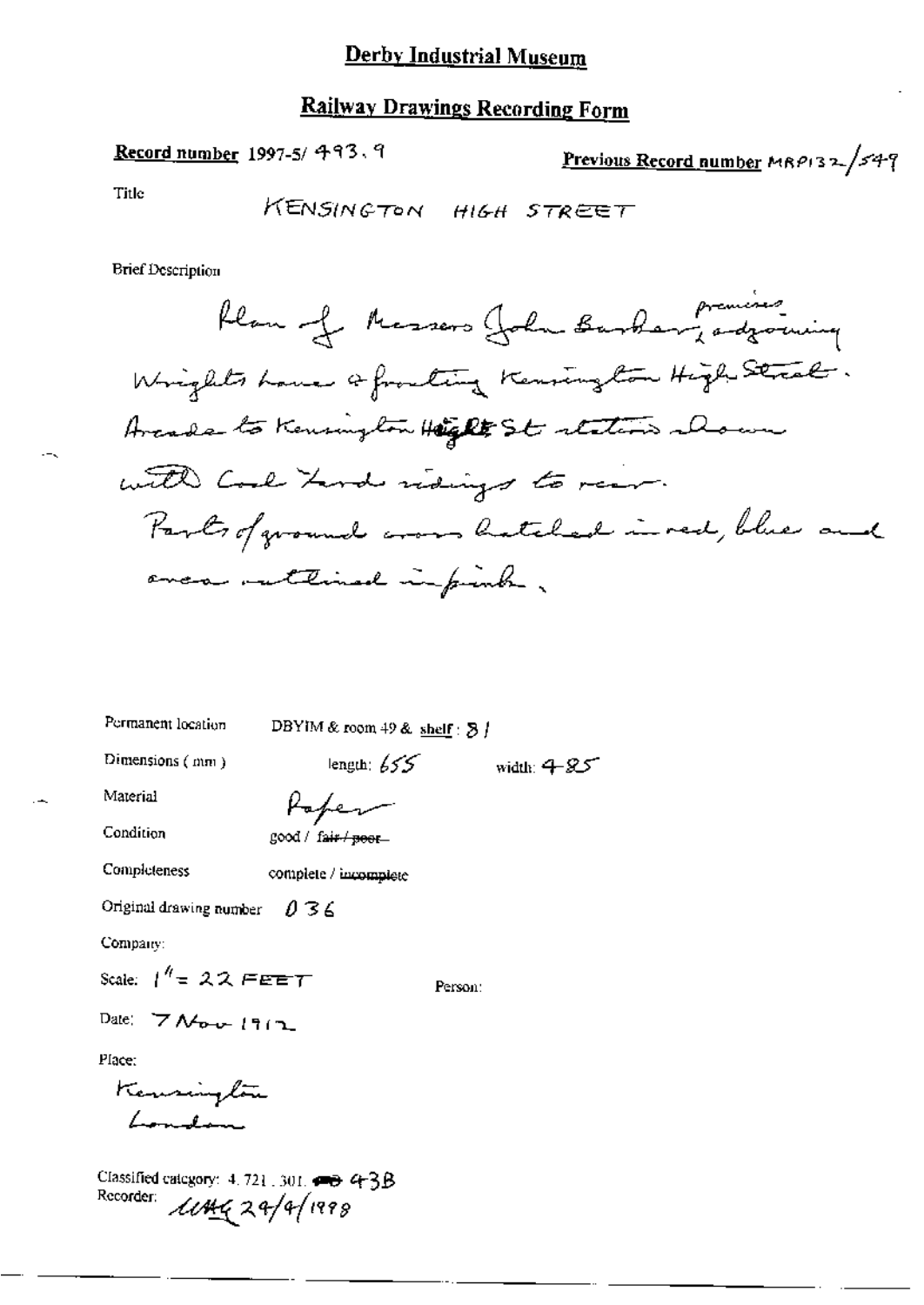Record number 1997-5/ 493.10

Previous Record number HRP132 /S49

Title

KENSINGTON HIGH STREET

Plan showing land marked at rear of Messons John Barber incomes hatched blue red on building & pinch.

| Permanent location                                                                                                                               | DBYIM & room 49 & shelf: $8$ ( |         |                            |
|--------------------------------------------------------------------------------------------------------------------------------------------------|--------------------------------|---------|----------------------------|
| Dimensions (mm)                                                                                                                                  |                                |         | length: $735$ width: $445$ |
| Material                                                                                                                                         |                                |         |                            |
| Condition                                                                                                                                        |                                |         |                            |
| Completeness                                                                                                                                     | ecumplete / incomplete         |         |                            |
| Original drawing number $N_e$ /                                                                                                                  |                                |         |                            |
| Company:                                                                                                                                         |                                |         |                            |
| Scale: $1^{\prime\prime}$ = 20 FEET                                                                                                              |                                | Person: |                            |
| Date:                                                                                                                                            |                                |         |                            |
| Place:                                                                                                                                           |                                |         |                            |
| Kenninglón<br>London                                                                                                                             |                                |         |                            |
| Classified category: $4.721, 301$ , $\rightarrow$ $\rightarrow$ $4.35$<br>Recorder: $\mathcal{W}$<br>$\mathcal{W}$ $\rightarrow$ $\sqrt{4/1998}$ |                                |         |                            |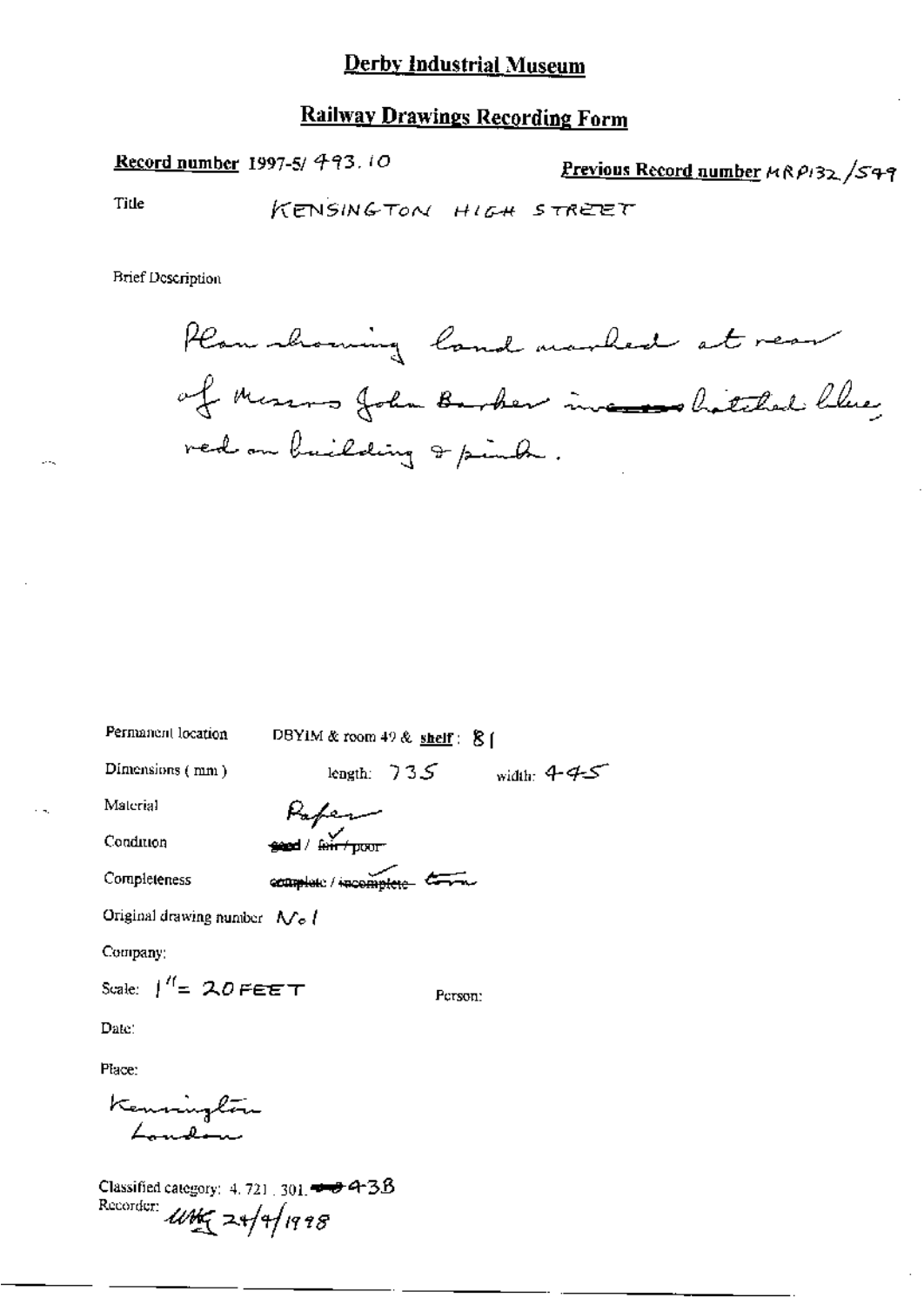Record number 1997-5/ 493.11

Previous Record number MRP132/549

Title

KENSINGTON HIGH STREET

**Brief Description** 

 $A \rightarrow 1997 - 5/493.10$  with minor detail differences.

| Permanent location                                                         | DBYIM & room 49 & shelf: $\frac{1}{2}$ / |              |
|----------------------------------------------------------------------------|------------------------------------------|--------------|
| Dimensions $(mm)$                                                          | length: 712                              | wiath: $460$ |
| Material                                                                   | Kaper                                    |              |
| Condition                                                                  | good / Jair 7 poor                       |              |
| Completeness                                                               | complete / incomplete-                   |              |
| Original drawing number                                                    |                                          |              |
| Company:                                                                   |                                          |              |
| Scale: $i'' = 20$ FEET                                                     | Person:                                  |              |
| Date: $40 - 1912$                                                          |                                          |              |
| Place:                                                                     |                                          |              |
| Kensington                                                                 |                                          |              |
|                                                                            |                                          |              |
| Classified category: $4.721$ , $301$ , $\leftrightarrow$ 4 3B<br>Recorder: | $11449$ 24/4/1998                        |              |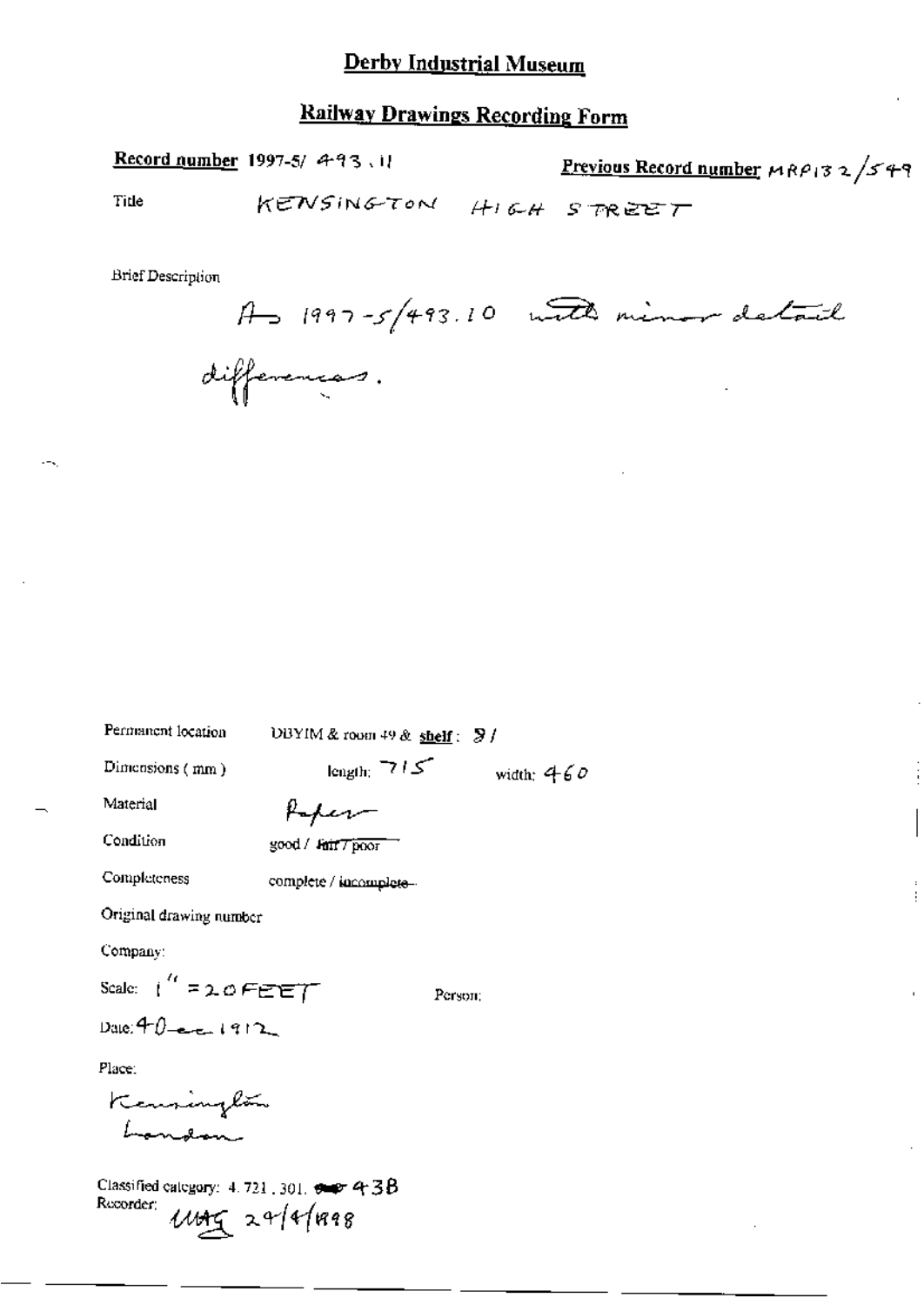Record number 1997-5/493.12

Previous Record number  $MRPI32/549$ 

Title

KENSINGTON HIGH STREET

**Brief Description** 

Plan showing MR boundary, ingreen, round coal yard sport of Messons for Barber 860 premises. Part coloused puch, gallow, & blue for ground anca .

width:

Permanent location DBYIM & room 49 & shelf:  $\mathcal{B}$  |

Dimensions  $(mn)$ 

Paper

length:

Condition

Material

good / Luis / poor

Completeness complete / incomplete-

Original drawing number  $\bigwedge_{\mathcal{C}} \{$ 

Company:

Scale:  $\binom{n}{k}$  = 2.0 FEET

Person;

Date:  $4 \Omega$ e-c-1912

Place:

Kansington Landon

Classified category: 4, 721, 301,  $\sigma \rightarrow 4$  3B Recorder *LWKG* 24/4/1998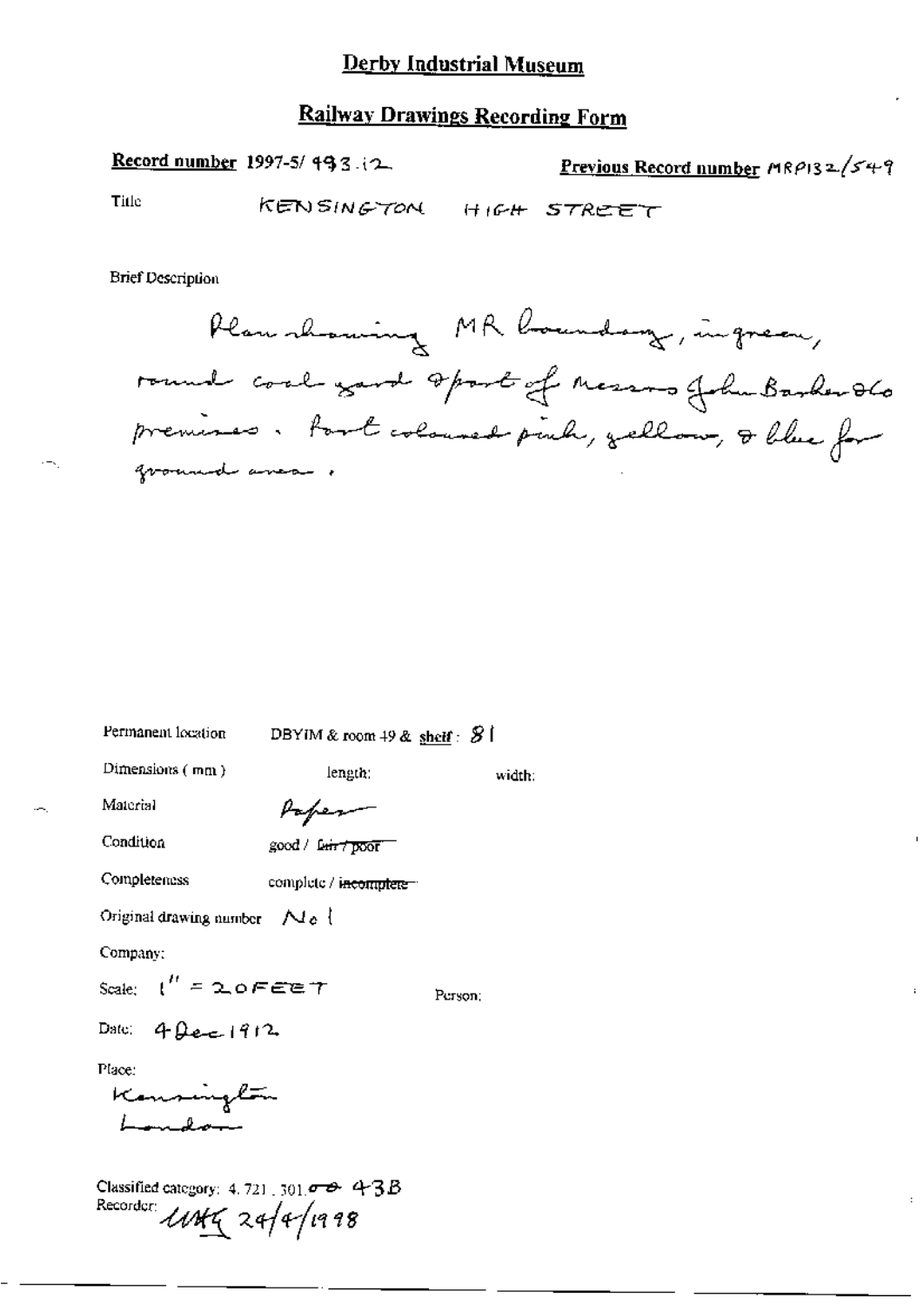#### **Railway Drawings Recording Form**

Record number 1997-5/ $\sqrt{473.13}$ . Previous Record number  $MRP/32/57$ ?

Title

KENSINGTON HIGH STREET

**Brief Description** 

Plan similar to 1997-5/493.10/11/12 with niner colouring variations

Permanent location

DBYIM & room  $49$  & shelf:  $9$ 

Dimensions  $(mn)$ 

Paper

Condition

Completeness

Material

 $good / 6~~int~~ 1000<sup>-1</sup>$ 

complete / incomplete-

Original drawing number  $X477$ 

Company:

Person<sup>-</sup>

length:  $755$  width:  $475$ 

Date: 24 May 1913

Place:

Kannington Landon

Classified category: 4.721, 301, 200 43B Recorder, 11145 24/9/1998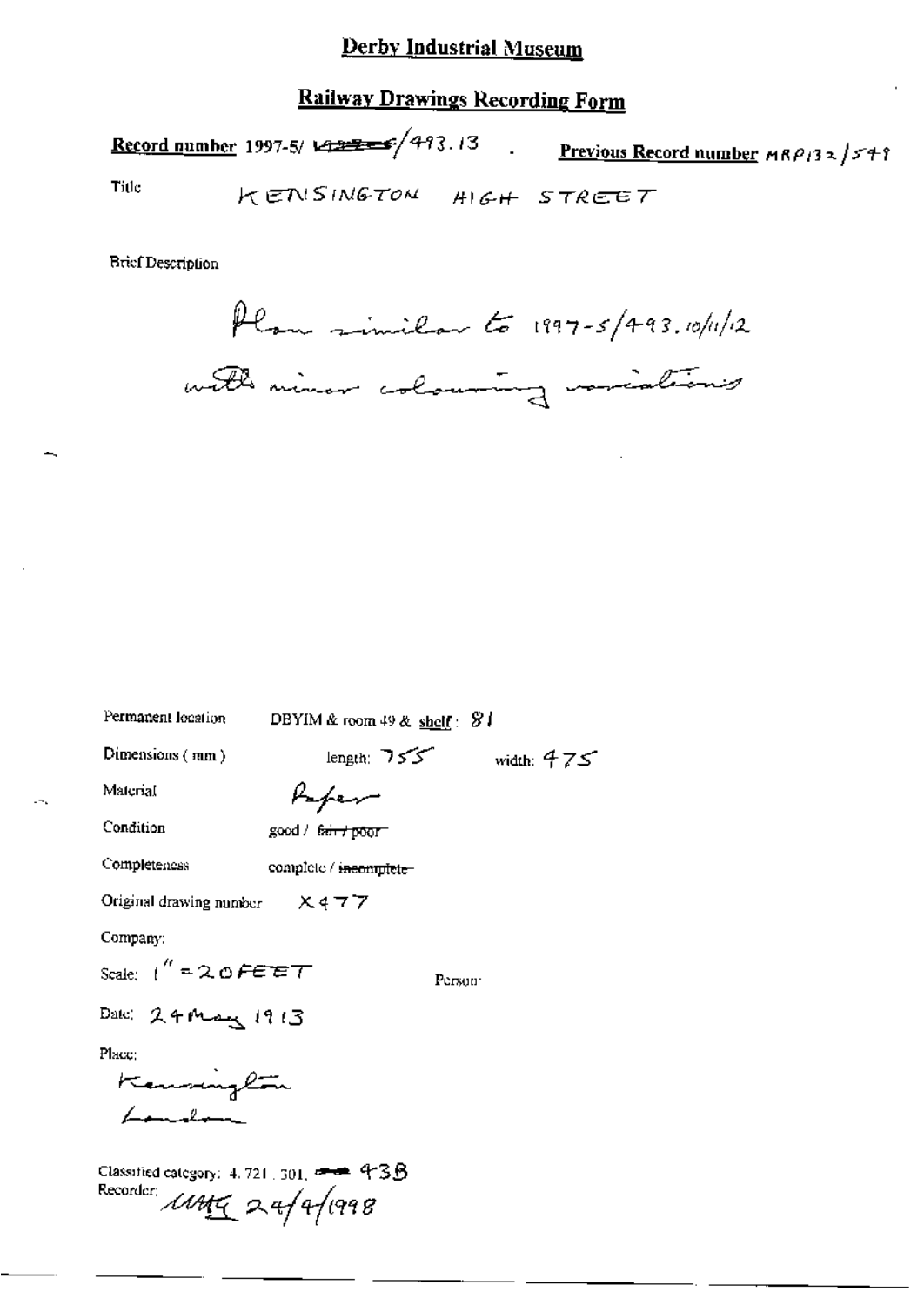Record number 1997-5/493.14-

Previous Record number MAP 132/549

Title

KENSINGTON HIGH STREET

**Brief Description** 

Plan of Mesons foli Barber & Co premises with x-y section line masked

width:  $440$ 

| Permanent location |  |
|--------------------|--|
|--------------------|--|

Dimensions (mm)

DBYIM & room 49 & shelf:  $8$  (

length:  $730$ 

Material

Condition

Tracing fabros good / fair+poor

Completeness complete / incomplete

Nol Original drawing number

Company:

Scale:  $\int_1^{t/2}$  = 2.0 FEET

Person:

Date;

Place:

Kensington

Classified category: 4, 721, 301,  $\epsilon = 4.36$ Recorder:  $11222 + 11998$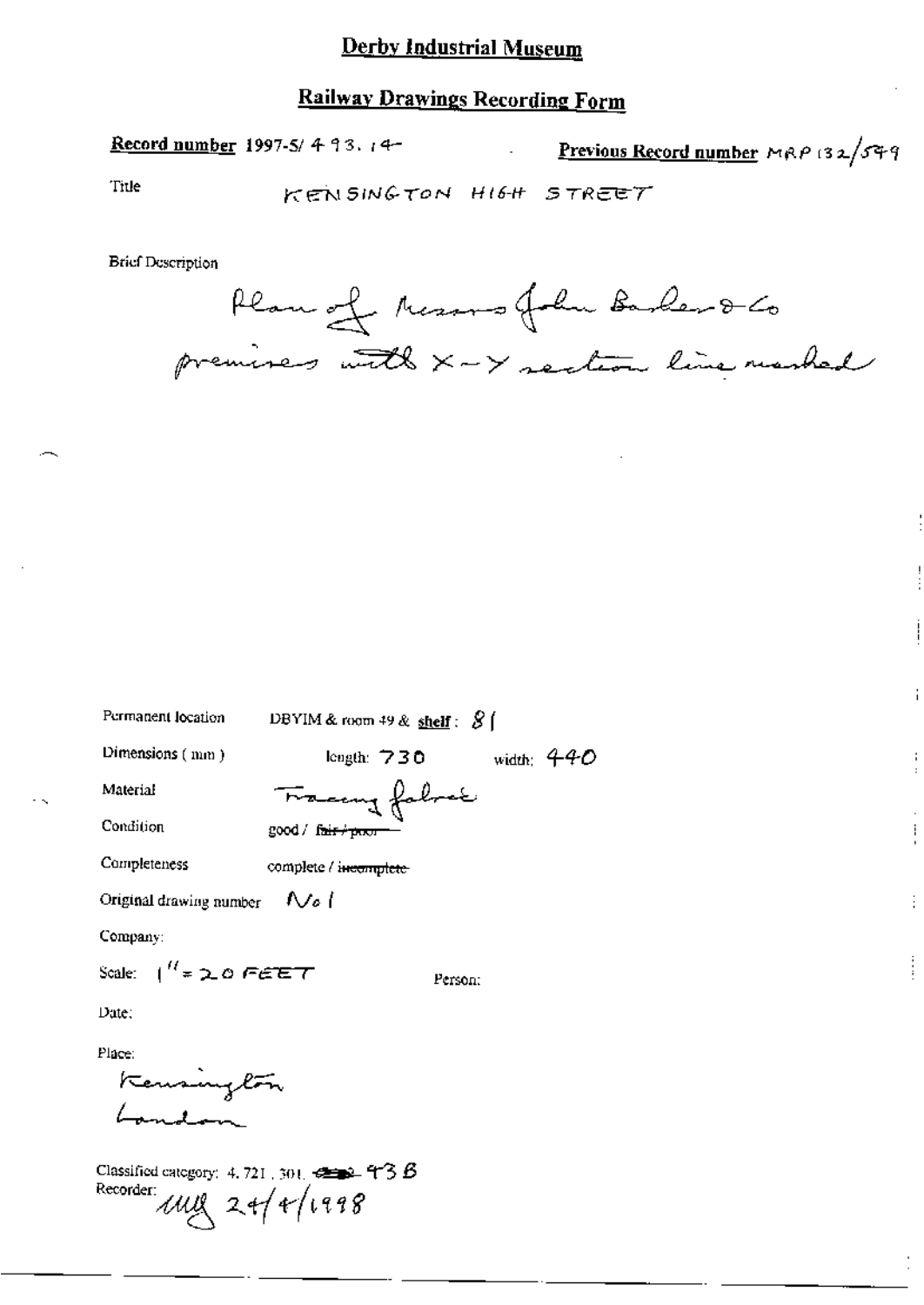### **Railway Drawings Recording Form**

Record number 1997-5/ 493.15

Previous Record number  $MRP$ 132/549

Title

**Brief Description** 

Permanent location

Section drawing on X-7 of Mossoms Barbar ocos premises abouning line of Scaradale House, red hatching, and dimensions on MR land,

DBYIM & room  $49$  & shelf:  $\mathcal{S}$  | Dimensions (mm) length:  $390$  width:  $370$ Fracing fobric Material Condition good / fair / poor-Completeness complete / incomplete Original drawing number  $N_0 2$ Company: Scale:  $I'' = 8$  FEE T Person:

Date:

Place:

Kennington London

Classified category: 4, 721, 301, 202-438 Recorder: 1100 24/4/1998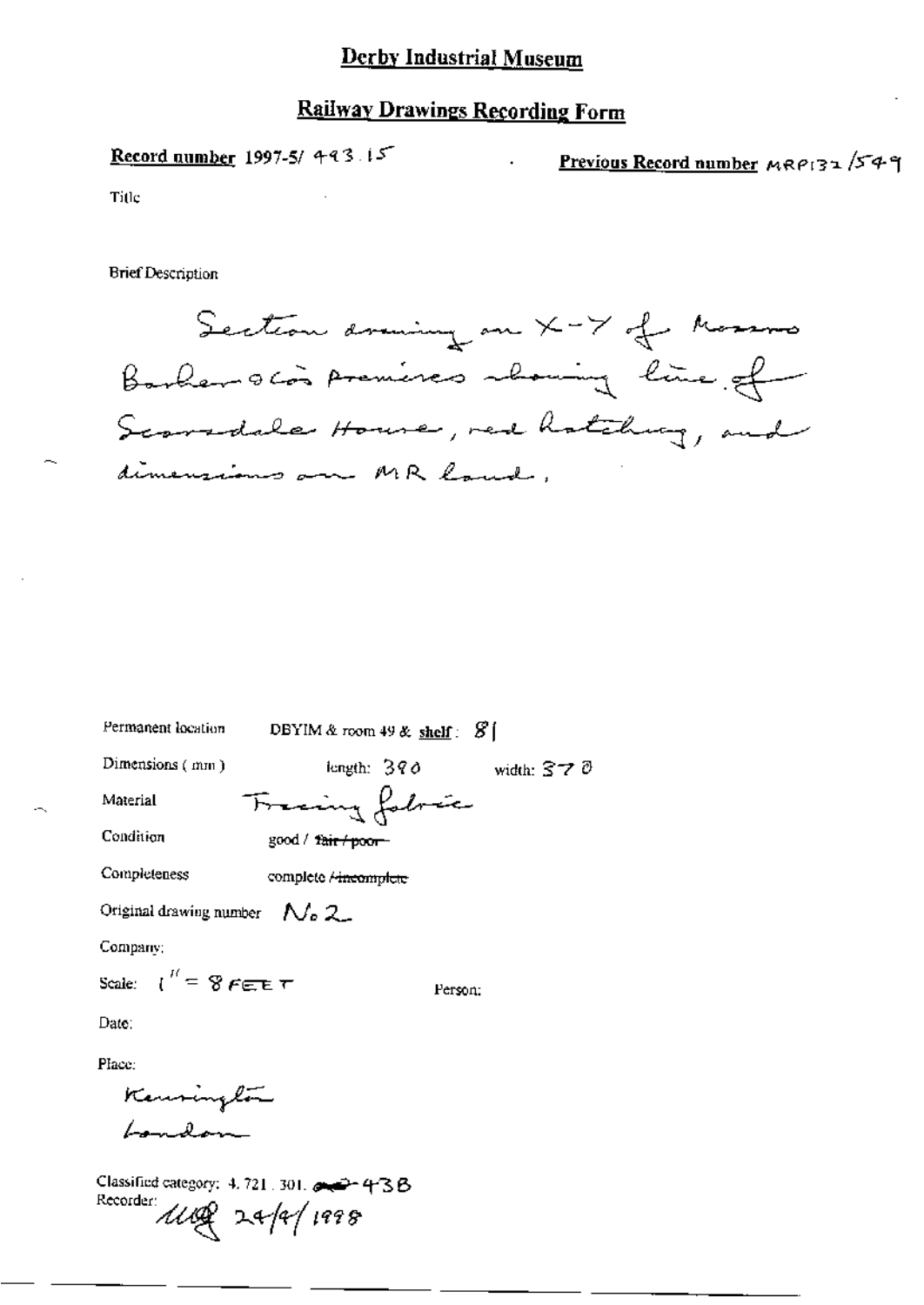Record number 1997-5/ 493.16

Previous Record number MRP132/549

Title

**Brief Description** 

Plan showing section line A - B along edge of premises.

Permanent location

DBYIM & room 49 & shelf:  $S$  (

Dimensions (mm)

length:  $530$  width:  $335$ 

Person:

Condition

Completeness

Material

Tracing fabric  $good / fair / mx$ 

complete / incomplete

Original drawing number  $\Lambda$   $\rightarrow$  3

Company:

Scale:  $\int_0^R = 8F \epsilon F T$ 

Date:

Place:

Kennington London

Classified category: 4, 721, 301,  $\leftrightarrow$  9, 9–3B Recorder:<br> $\mu$ elle 24/4/1998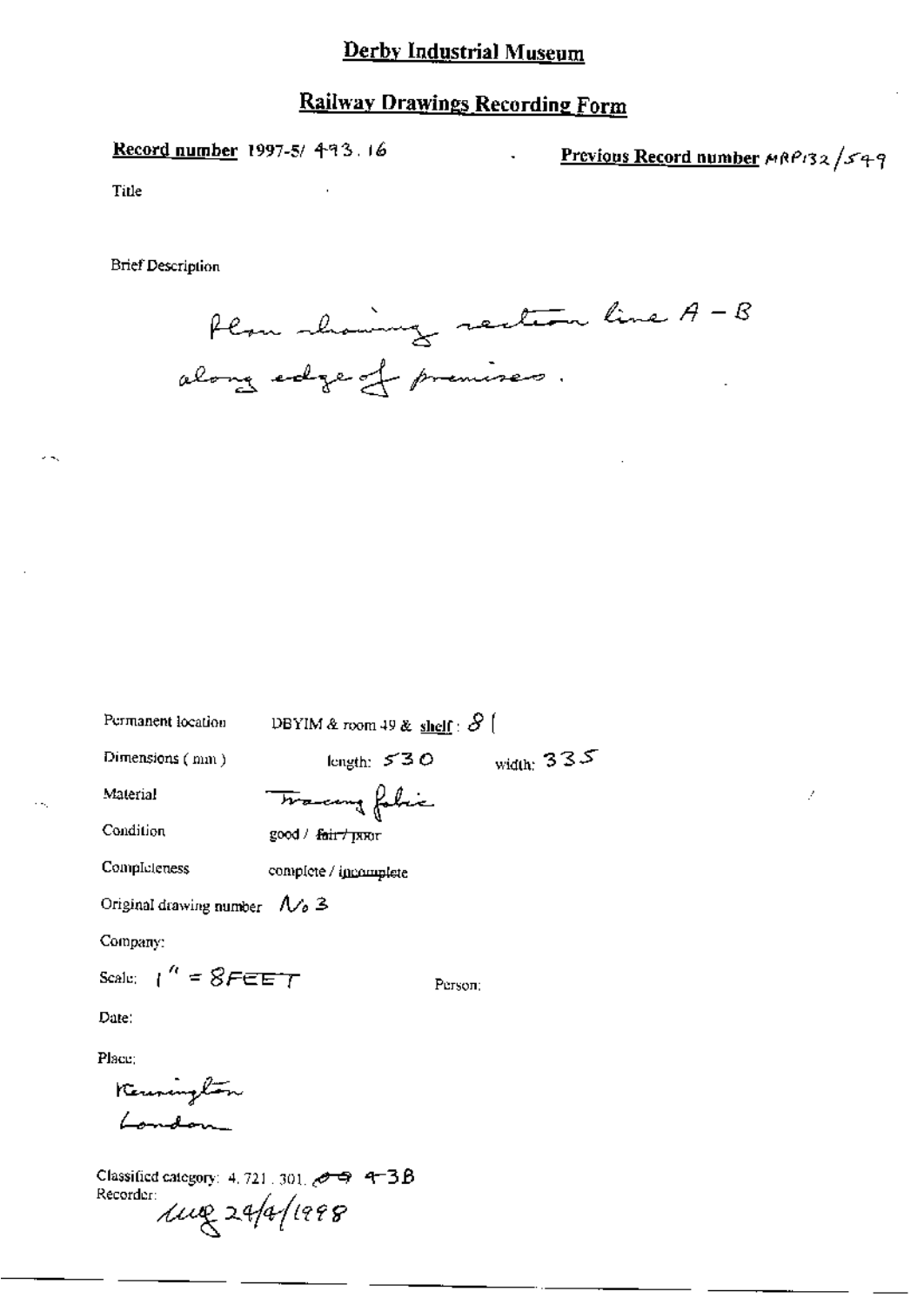### **Railway Drawings Recording Form**

Record number 1997-5/493.17

Previous Record number HRP132/549

Title

**Brief Description** 

Plan minichar to 1997-5/493,16 but turned though 180°. No rection line shown.

Permanent location

DBYIM & room 49 & shelf:  $8/$ 

Dimensions (mm)

length:  $550$ width:  $330$ 

Person:

Material

Condition

Completeness

Fracing faber good / fair / poor

complete / incomplete --

Original drawing number  $\Lambda \sim \mathbb{Z}$ 

Company:

Scale:  $t^q = 8$  FEET

Date.

Place:

Kansington London

Classified category:  $4.721$ ,  $301$ ,  $\implies$  43B Rucorder: little 24/4/1998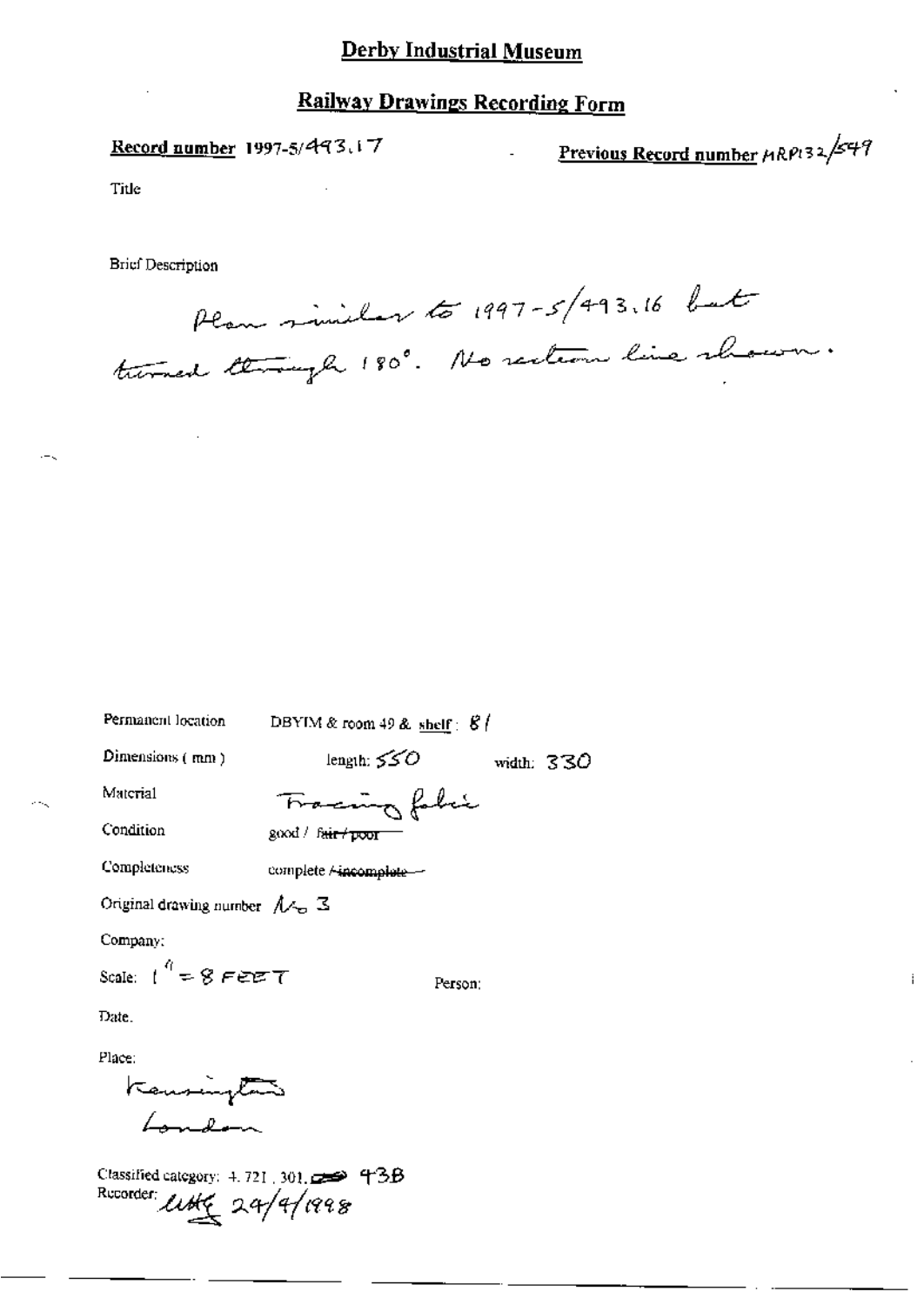## **Railway Drawings Recording Form**

Record number 1997-5/ 493.18

Previous Record number  $MRP$ 132/549

Title

**Brief Description** 

Elevation of huilding facing MR on A-B as shown on plans 183.

| Permanent location               | DBYIM & room 49 & shelf : $8/$ |            |
|----------------------------------|--------------------------------|------------|
| Dimensions (mm)                  | length: $445$                  | width: スフロ |
| Material                         | Francing follower              |            |
| Condition                        | good / t <del>air / poor</del> |            |
| Completeness                     | complete / mcomplete           |            |
| Original drawing number $\sim 4$ |                                |            |
| Company:                         |                                |            |
| Scale: $1'' = 8$ FEE $T$         | Person:                        |            |
| Date:                            |                                |            |
| Place:                           |                                |            |
| Kensington<br>London             |                                |            |
|                                  |                                |            |

Classified category: 4.721, 301 200 4 3B Recorder 114 24/4/1998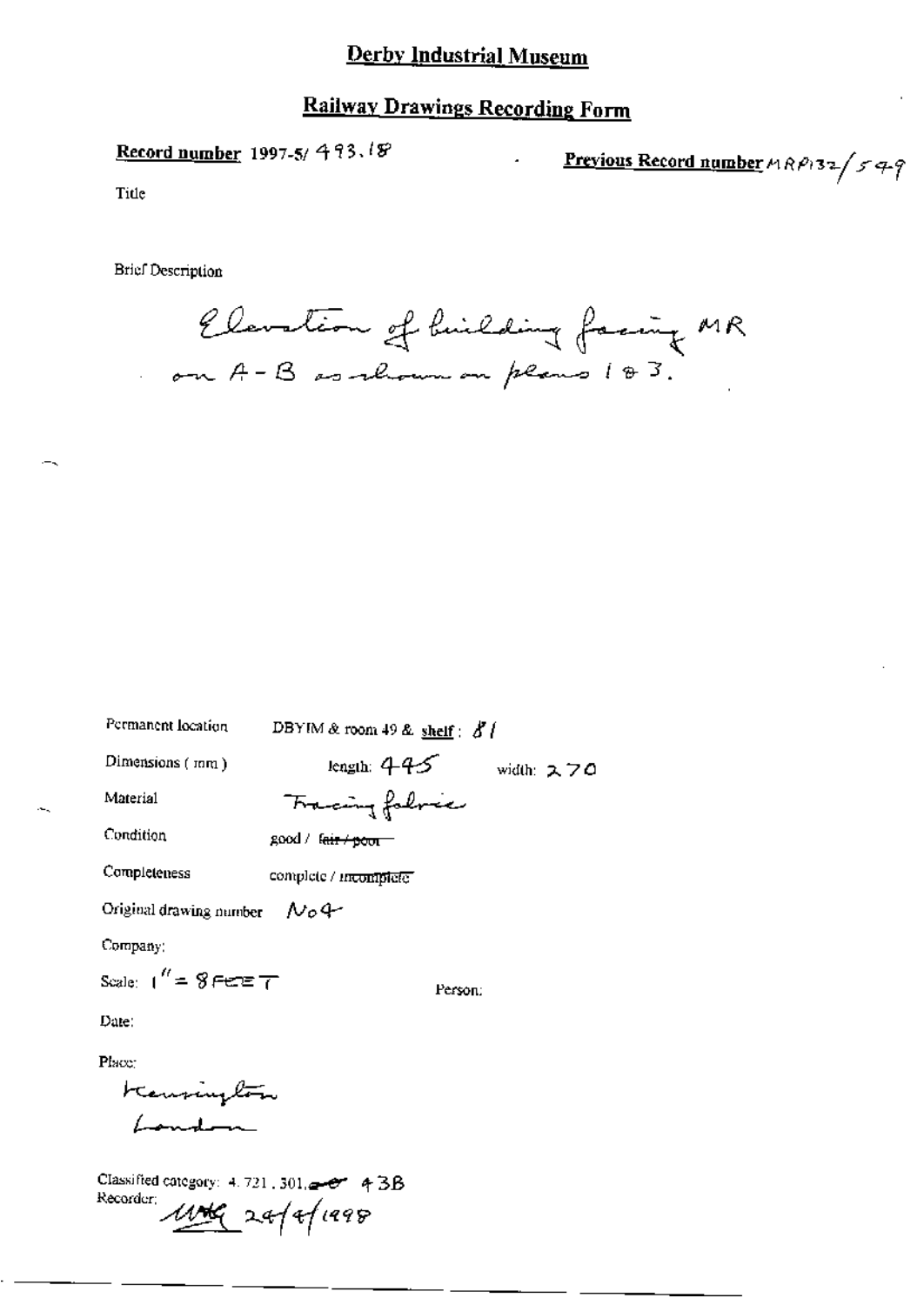#### **Railway Drawings Recording Form**

#### Record number 1997-5/493.19

Previous Record number MRP132/549

ţ.

Title

**Brief Description** 

Elevation of hickdring facing MR with small lautain light on tattant part and none on attend floor extension. Windows coloured blue Building in oringe

Permanent location

DBYIM & room 49 & shelf  $\left[ \right]$ 

Dimensions (mm)

length:  $535$  width:  $380$ Tracewa folocie

Condition

Completeness

Material

good / Lair / poor

complete rincomplete

Original drawing number  $N_0$   $4-$ 

Company:

Scale:  $1'' = 8$  FEE  $7$ 

Person:

Date:

Place:

transington

Classified category: 4, 721, 301,  $\rightarrow$  43B Recorder:  $1002 - 24/41998$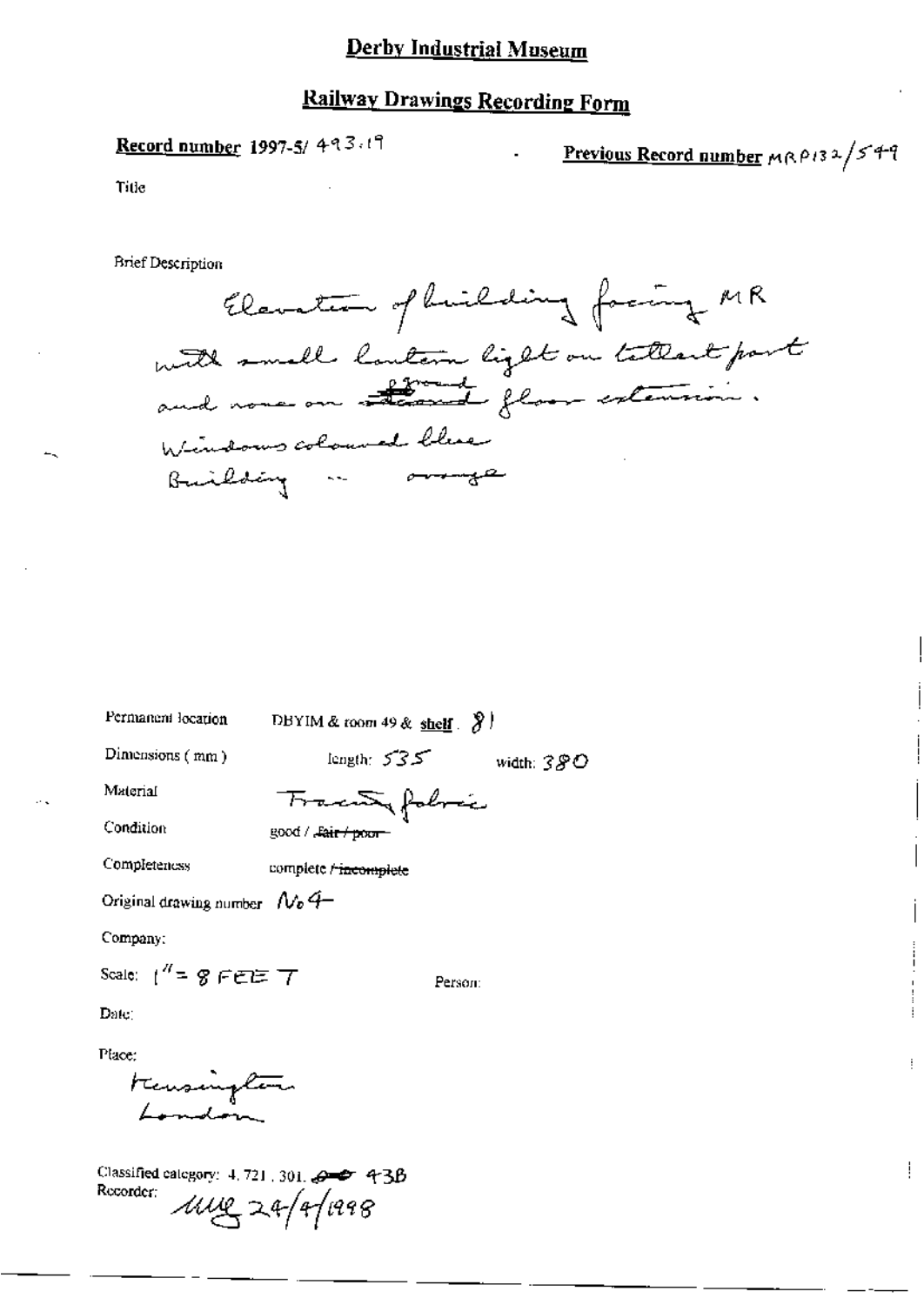#### **Railway Drawings Recording Form**

#### Record number 1997-5/493.20

Previous Record number HRP132/549

Title

**Brief Description** 

Clavation of building facing MR with large lontern light on tallest part

Permanent location

DBYIM & room 49 & shelf:  $S$  /

Dimensions (mm)

Material

length:  $540$  width:  $380$ Francing folice

Condition

Completeness

 $\text{good}$  / fair +  $\text{poor}$ 

complete / incomplete

Original drawing number

Company:

Scale:  $1'' = 8$   $F \in F$  T

Person:

Date:

Place:

Kennington  $\mathcal{L}_{\text{max}}$   $\mathcal{L}_{\text{max}}$ 

Classified category: 4, 721, 301,  $\rightarrow$  43B Recorder:  $\mu$ ung 24/4/1998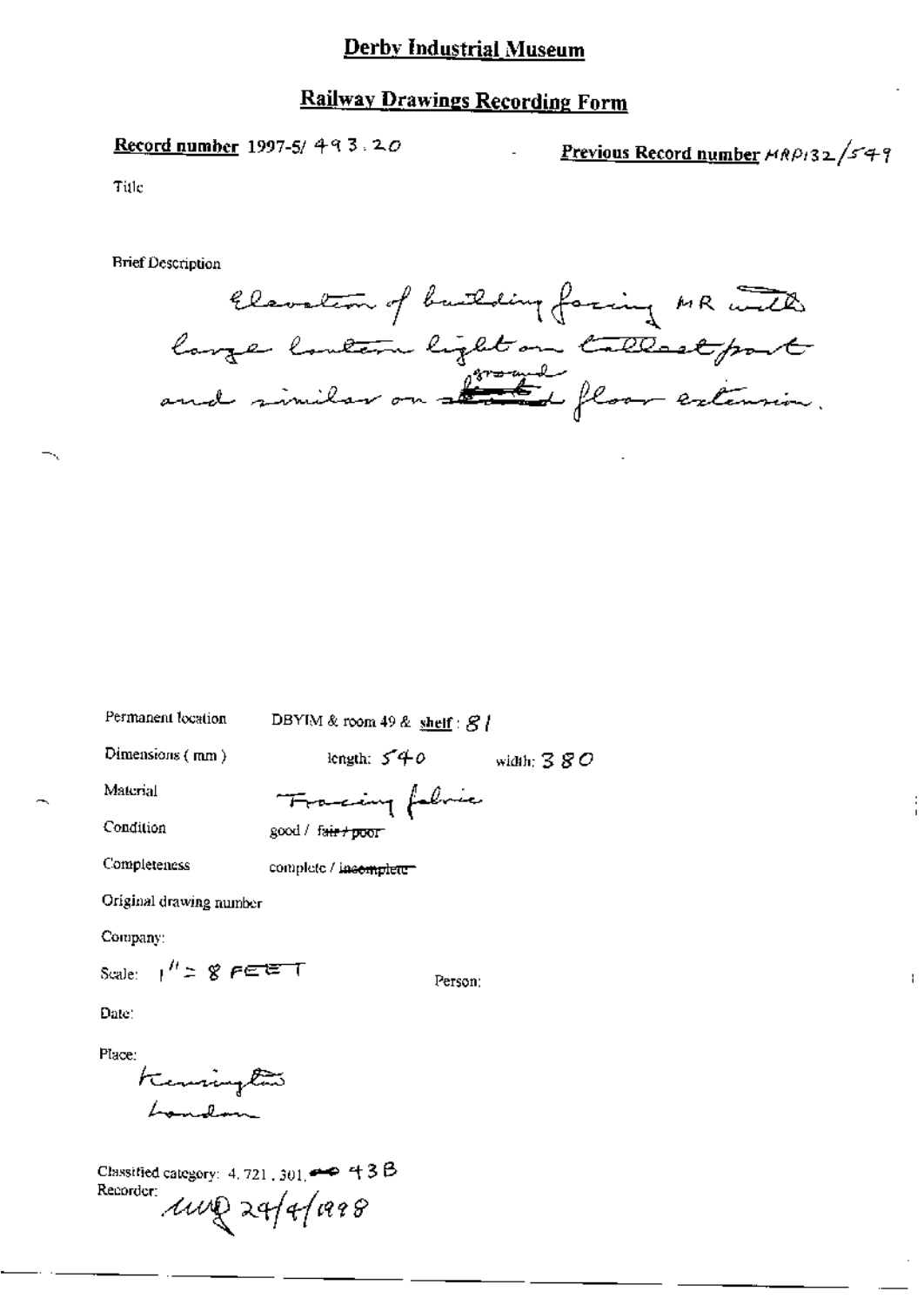## Railway Drawings Recording Form

**Contract Contract Contract** 

Record number 1997-5/493.21

Previous Record number

İ

Title

MESS<sup>RS</sup> PONTINGS **STD** 

| Permanent location                                                         | DBYIM & room 49 & shelf: $\mathcal{G}$     |              |              |
|----------------------------------------------------------------------------|--------------------------------------------|--------------|--------------|
| Dimensions (mm)                                                            |                                            | length: $55$ | width: $420$ |
| Material                                                                   | Fabric                                     |              |              |
| Condition                                                                  | good / $f\ddot{a}$ ir / $\overline{p}$ oor |              |              |
| Completeness                                                               | complete / incomplete-                     |              |              |
| Original drawing number $\rho_{\mathcal{C}_{\sigma\rightarrow\sigma}}$ +   |                                            |              |              |
| Company:                                                                   |                                            |              |              |
| Scale: $1'' = 8$ FEE 7                                                     |                                            | Person:      |              |
| Date: $5^{\prime}\theta_{\text{max}}$ (9(2)                                |                                            |              |              |
| Place:<br>Kamington<br>Lunchan                                             |                                            |              |              |
| Classified category: $4.721$ , $301.664$ , $438$<br>Recorder under 20/a/98 |                                            |              |              |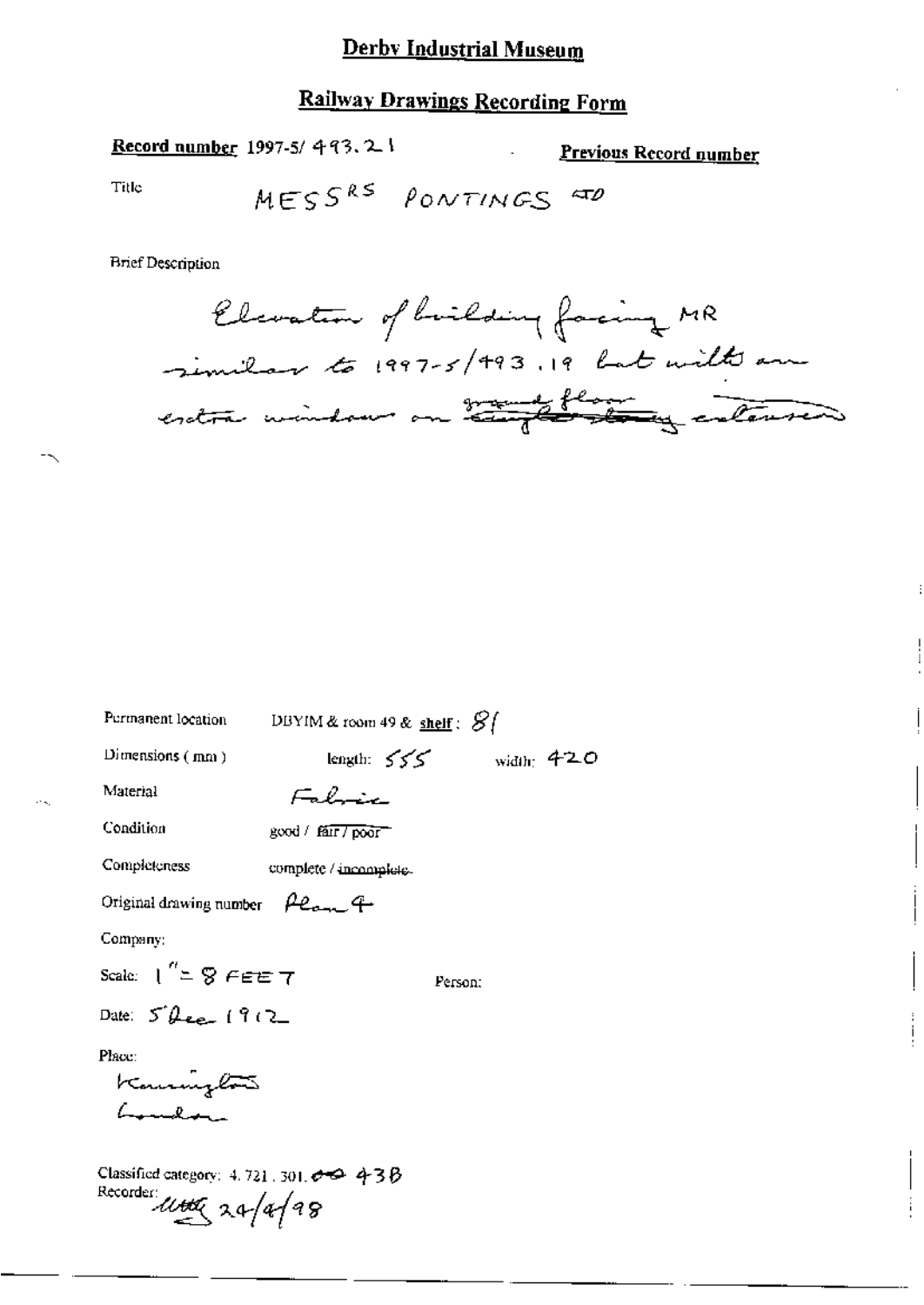Record number 1997-5/ 443. 第 22

Previous Record number mRP132/549

MESSRS PONTINGS LTD Title

**Brief Description** 

front Qs 1997-5/493.6 but no additions/colouring.

Permanent location

DBYIM & room 49 & shelf :  $81$ 

Dimensions (mm)

length:  $\checkmark$  i  $\checkmark$ width:

Material

Report prout

Condition

good / fair / poor

Completeness

complete / incomplete-

Original drawing number

Company. John Barber & Co Let Scale:  $1'' = 8$ PEET Person:

Date:

Place:

Henrington London

Classified category:  $4.721, 301$ ,  $\theta$   $\Theta$  438 Recorder UNE 29/9/1998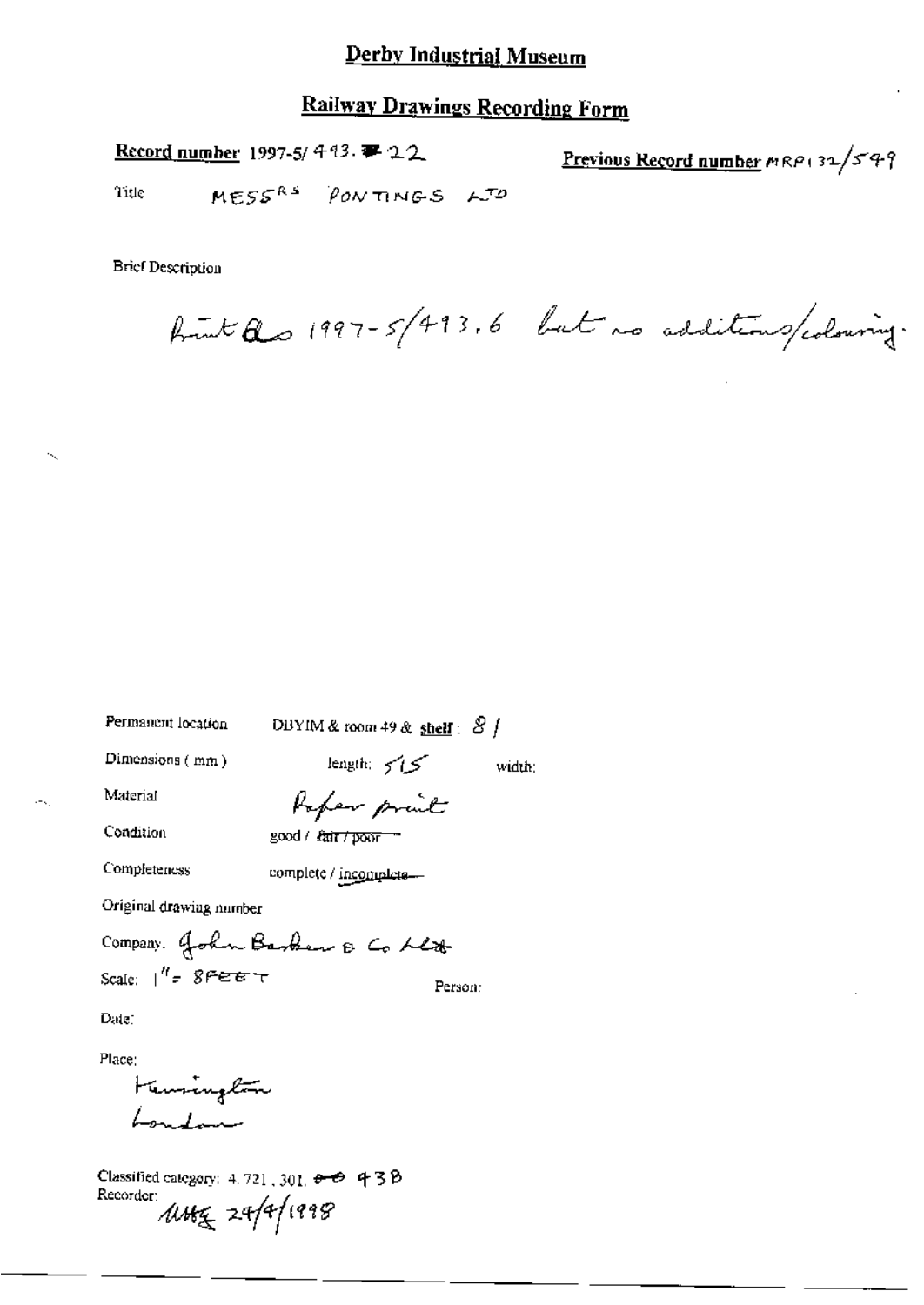Record number 1997-5/ 493, 23 -, 30 Previous Record number MRP132/549  $\overline{a}$ 8 copies Title

╮

Spore friends of 1997-5/493.14

| Permanent location                                 | DBYIM & room 49 & shelf: $\mathcal{G}$ |              |  |
|----------------------------------------------------|----------------------------------------|--------------|--|
| Dimensions (mm)                                    | length: 700                            | width: $430$ |  |
| Material                                           |                                        |              |  |
| Condition                                          | good / fair / poor                     |              |  |
| Completeness                                       | complete / incomplete                  |              |  |
| Original drawing number                            |                                        |              |  |
| Company:                                           |                                        |              |  |
| Scale:                                             | Person:                                |              |  |
| Date:                                              |                                        |              |  |
| Place:                                             |                                        |              |  |
|                                                    |                                        |              |  |
|                                                    |                                        |              |  |
| Classified category: 4, 721, 301, 43B<br>Recorder: |                                        |              |  |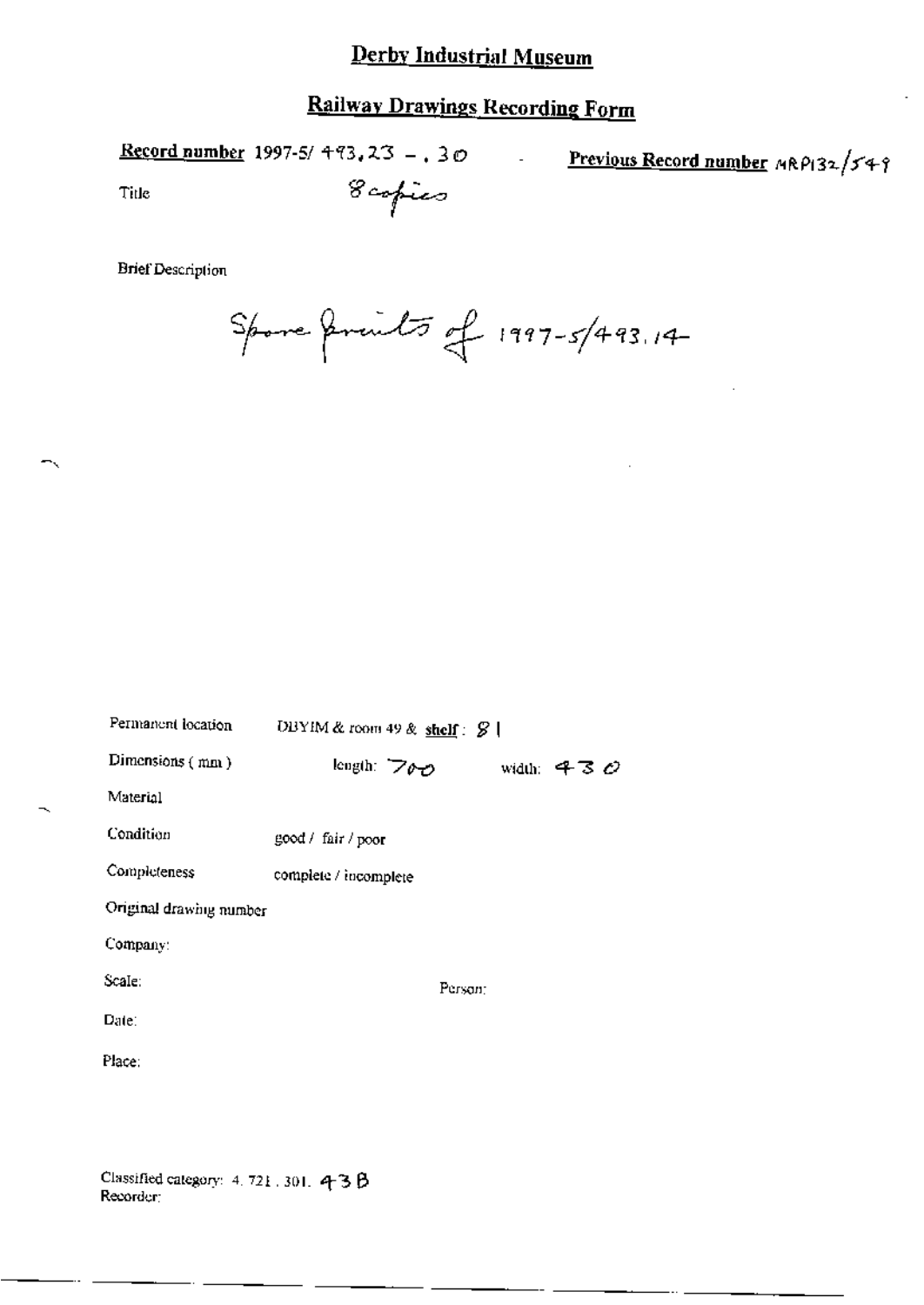# Railway Drawings Recording Form

Record number 1997-5/4-93.  $( - , 32 )$ Previous Record number MRP132 /549  $2 \epsilon$ opies Title

**Brief Description** 

Spare prints of 1997-5/493.15

| Permanent location      | DBYIM & room 49 & shelf : |              |  |
|-------------------------|---------------------------|--------------|--|
| Dimensions (mm)         | length: $470$             | width: $350$ |  |
| Material                |                           |              |  |
| Condition               | good / fair / poor        |              |  |
| Completeness            | complete / incomplete     |              |  |
| Original drawing number |                           |              |  |
| Company:                |                           |              |  |
| Scale:                  | Person;                   |              |  |
| Date:                   |                           |              |  |
| Place:                  |                           |              |  |
|                         |                           |              |  |
|                         |                           |              |  |

j.

Classified category: 4, 721, 301, 438 Recorder: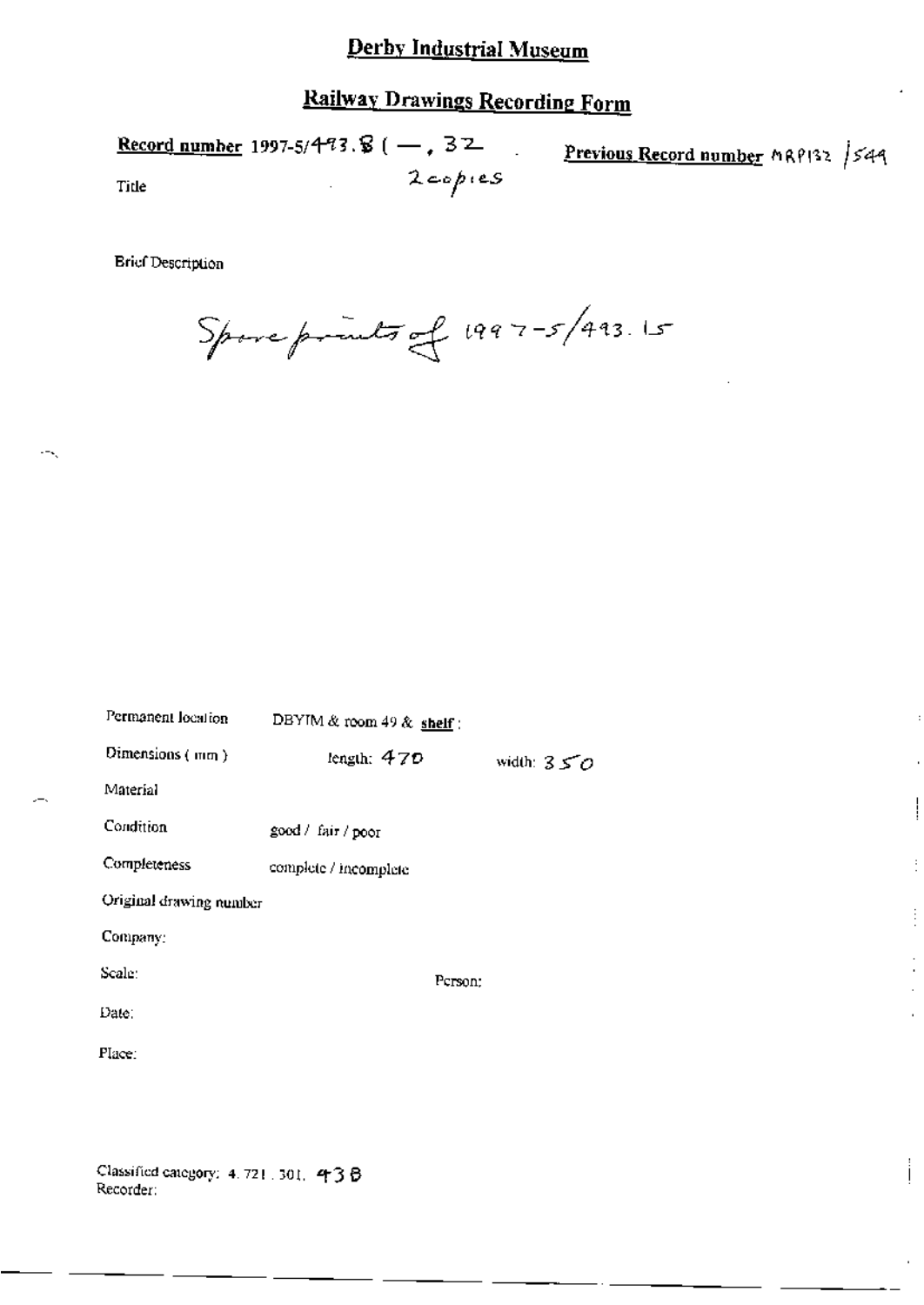2 copies

Record number 1997-5/ 493, 33 - . 34-

Previous Record number 
$$
\mu R^{\rho} (32 / 5.49)
$$

 $\vdots$ 

 $\overline{\phantom{a}}$ 

Title

**Brief Description** 

Spare prints of 1997-5/493.16

DBYIM & room 49 & shelf :  $S$ 

Person:

width:  $350$ 

length:  $60-8$ 

Dimensions (mm)

Material

Fabric

Condition

Completeness

good / fair / poor

complete / incomplete

Original drawing number

Company:

Scale:  $1^{12}$   $9$   $6557$ 

Date:

Place:

Kennington

Classified category: 4, 721, 301  $\leftrightarrow$  4-3  $\beta$ Recorder: May 24/4/1998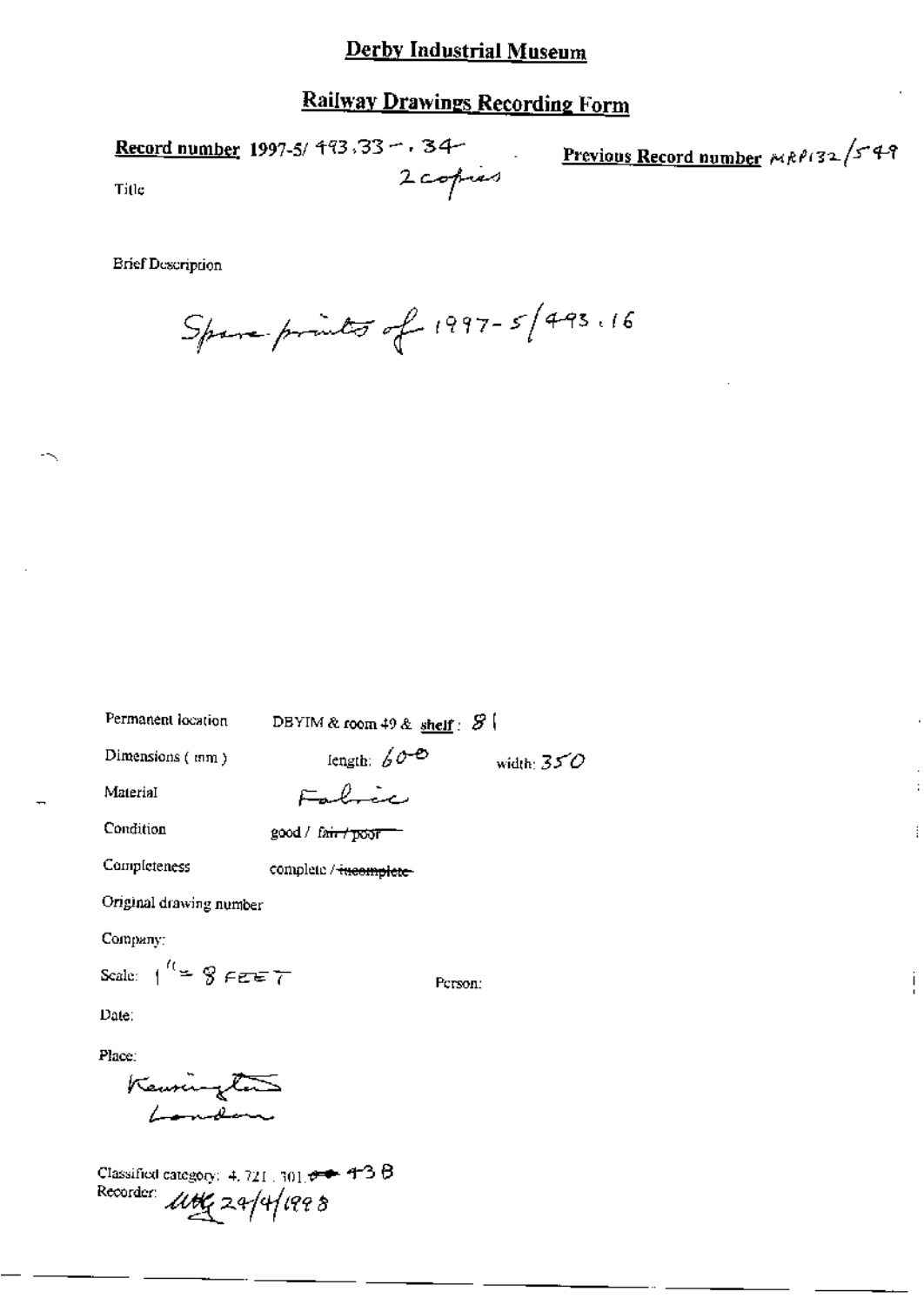## **Railway Drawings Recording Form**

Record number 1997-5/493.35 -. 45 Previous Record number MRP132 /549 in L 11 Copies Title

**Brief Description** 

-5

Copy prints of 1997-5/493.17

| Permanent focation      | UBYIM & room 49 & shelf: $8!$ |              |  |
|-------------------------|-------------------------------|--------------|--|
| Dimensions (mm)         | length 550                    | width: $350$ |  |
| Material                |                               |              |  |
| Condition               | good / fair / poor            |              |  |
| Completeness            | complete / incomplete         |              |  |
| Original drawing number |                               |              |  |
| Company:                |                               |              |  |
| Scale:                  | Person:                       |              |  |
| Date 25 Q $25$ 1913     |                               |              |  |
| Place:                  |                               |              |  |
|                         |                               |              |  |

Classified category: 4, 721, 301, 4-3 B Recorder  $ung$ 24/4/1948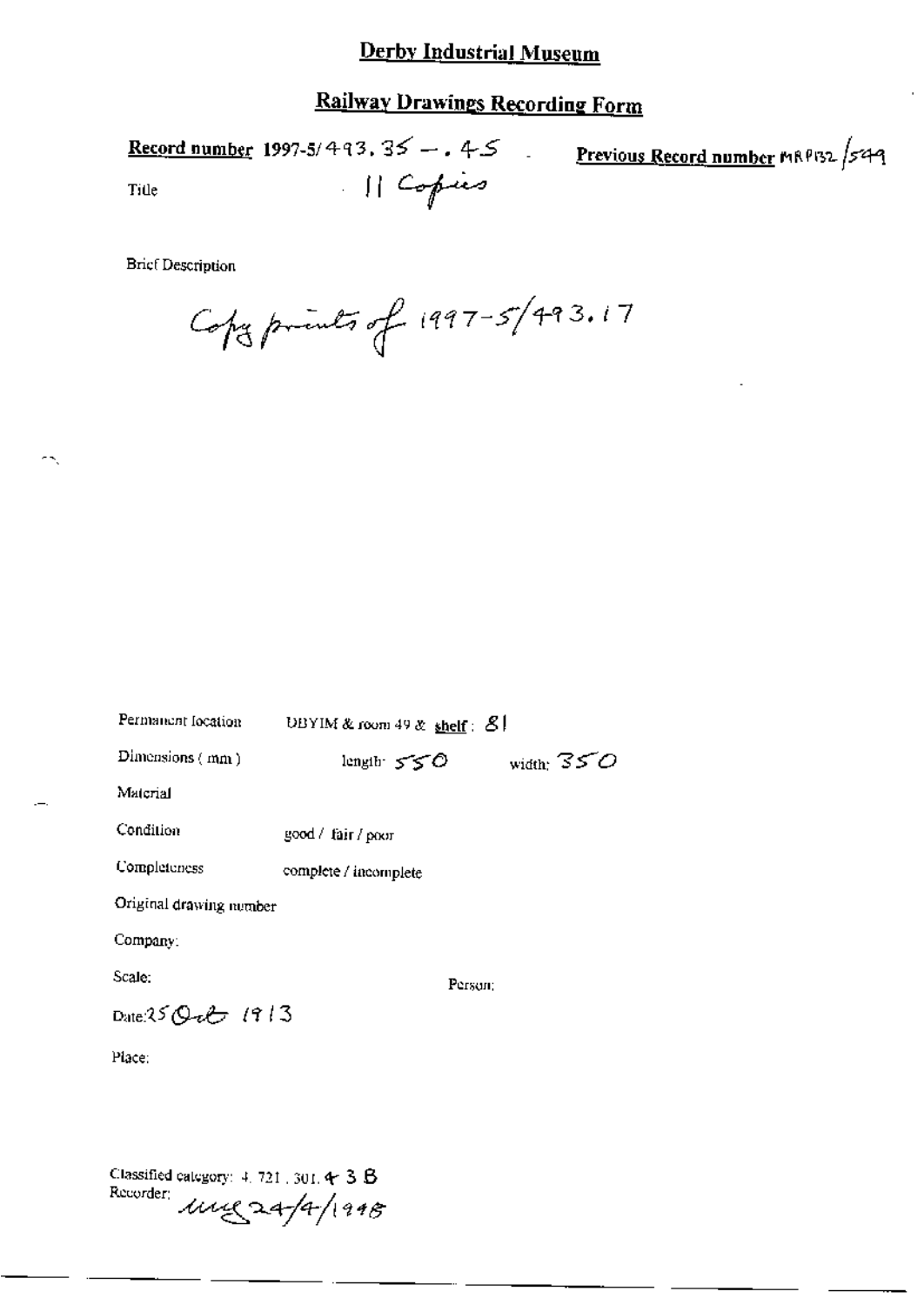# **Railway Drawings Recording Form**

8 copies

 $\ddot{\phantom{a}}$ 

Record number 1997-5/ 493.46 -.  $53$ 

Previous Record number MAP132 /549

 $\frac{1}{2}$ 

Title

**Brief Description** 

Sporeprots 1997-5/493,18

| Permanent location                         | DBYIM & room 49 & shelf : $\mathcal{B}$ [ |              |
|--------------------------------------------|-------------------------------------------|--------------|
| Dimensions (mm)                            | length: 555                               | width: $330$ |
| Material                                   |                                           |              |
| Condition                                  | good / fair / poor                        |              |
| Completeness                               | complete / incomplete                     |              |
| Original drawing number                    |                                           |              |
| Company:                                   |                                           |              |
| Scale:                                     | Person:                                   |              |
| Date:                                      |                                           |              |
| Place:                                     |                                           |              |
|                                            |                                           |              |
|                                            |                                           |              |
| Classified category: $4.721$ , 301, $4.38$ |                                           |              |

Recorder  $\overline{\mathcal{M}}$  24/4/1998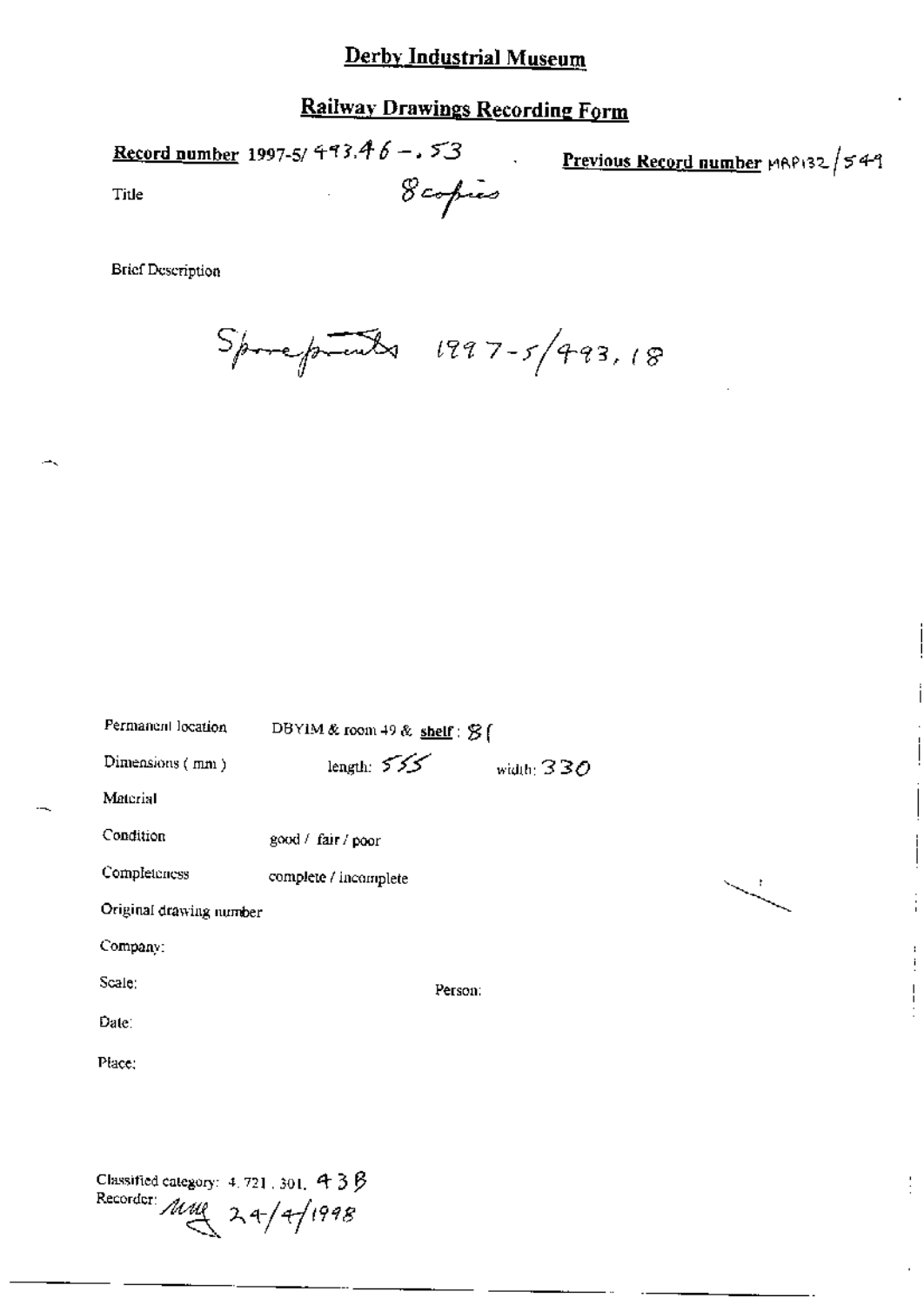# **Railway Drawings Recording Form**

3 copies

 $\ddot{\phantom{a}}$ 

Record number 1997-5/493.54 -. 56

Previous Record number MRP132 / 549

Title

Spore prints of 1997-5/993.19 1 colouved

| Permanent location                                                         | DBYIM & room 49 & $\frac{\text{shelf}}{\text{self}}$ : $\delta$ |              |
|----------------------------------------------------------------------------|-----------------------------------------------------------------|--------------|
| Dimensions $(mn)$                                                          | length: $532$                                                   | width: $390$ |
| Material                                                                   |                                                                 |              |
| Condition                                                                  | good / fair / poor                                              |              |
| Completeness                                                               | complete / incomplete                                           |              |
| Original drawing number                                                    |                                                                 |              |
| Company:                                                                   |                                                                 |              |
| Seate:                                                                     | Person:                                                         |              |
| Date:                                                                      |                                                                 |              |
| Place:                                                                     |                                                                 |              |
| Keuringe <del>ss</del><br>London                                           |                                                                 |              |
|                                                                            |                                                                 |              |
| Classified category: 4.721.301. 20 436<br>Recorder:<br>$w_{\xi}$ 2a/a/1998 |                                                                 |              |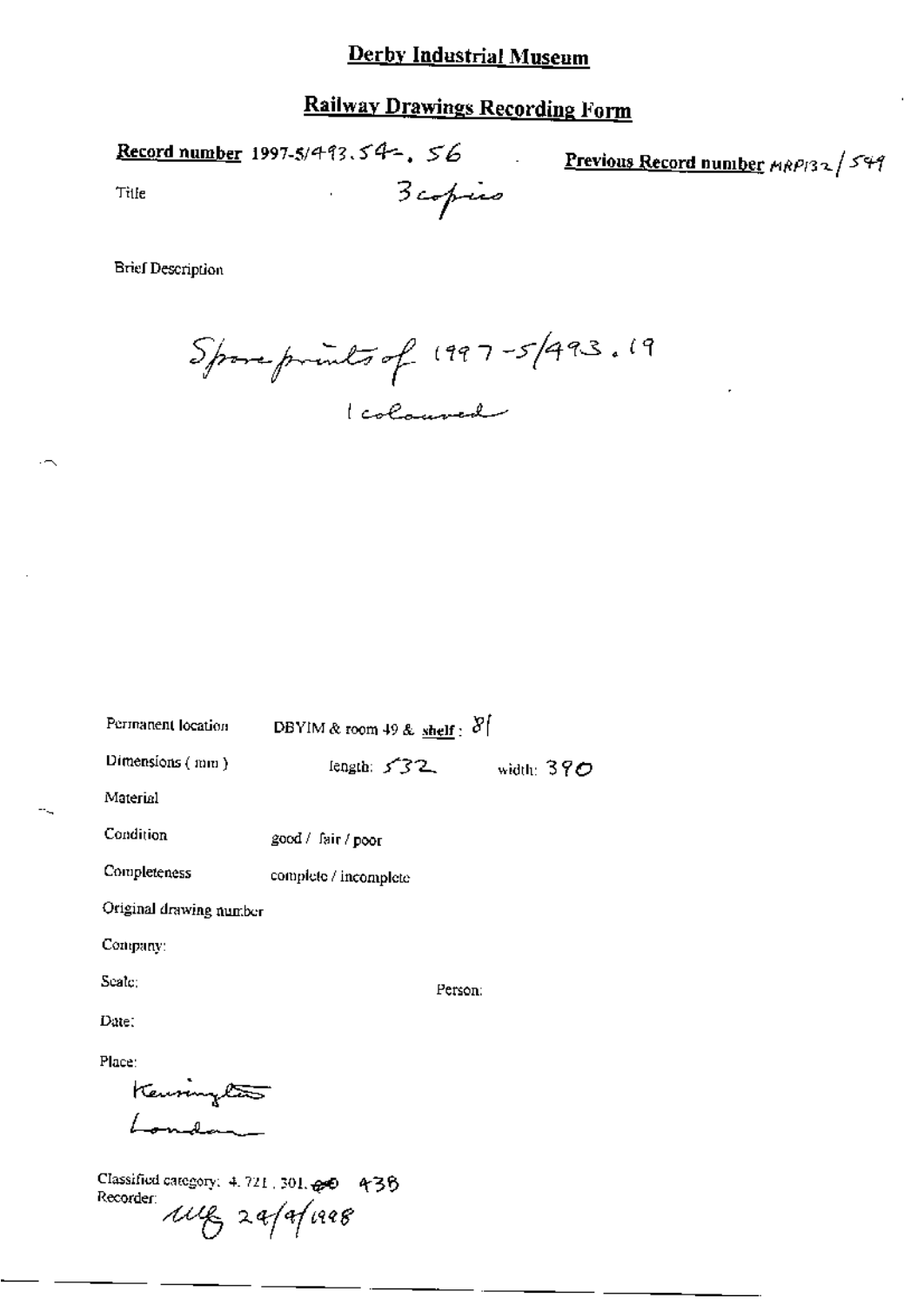## Railway Drawings Recording Form

**Record number** 1997-5/493.  $57 - 58$ 

Previous Record number  $\mu$  RP132 /549

Title

N

**Brief Description** 

 $S_{\!\!\!f\!}$  superints of 1997 - 5/493.20

2copies

| Permanent location                                                | DBYIM & room 49 & shelf $\subseteq$ $\mathcal{S}$ f |                     |  |
|-------------------------------------------------------------------|-----------------------------------------------------|---------------------|--|
| Dimensions $(mn)$                                                 | length: $\leq 60$                                   | width: $3 \times 7$ |  |
| Material                                                          |                                                     |                     |  |
| Condition                                                         | good / fair / poor                                  |                     |  |
| Completeness                                                      | complete / incomplete                               |                     |  |
| Original drawing number                                           |                                                     |                     |  |
| Company:                                                          |                                                     |                     |  |
| Scale:                                                            | Person:                                             |                     |  |
| Date:                                                             |                                                     |                     |  |
| Place:                                                            |                                                     |                     |  |
|                                                                   |                                                     |                     |  |
|                                                                   |                                                     |                     |  |
| Classified category: 4.721, 301, 438<br>Recorder MAQ<br>24/4/1998 |                                                     |                     |  |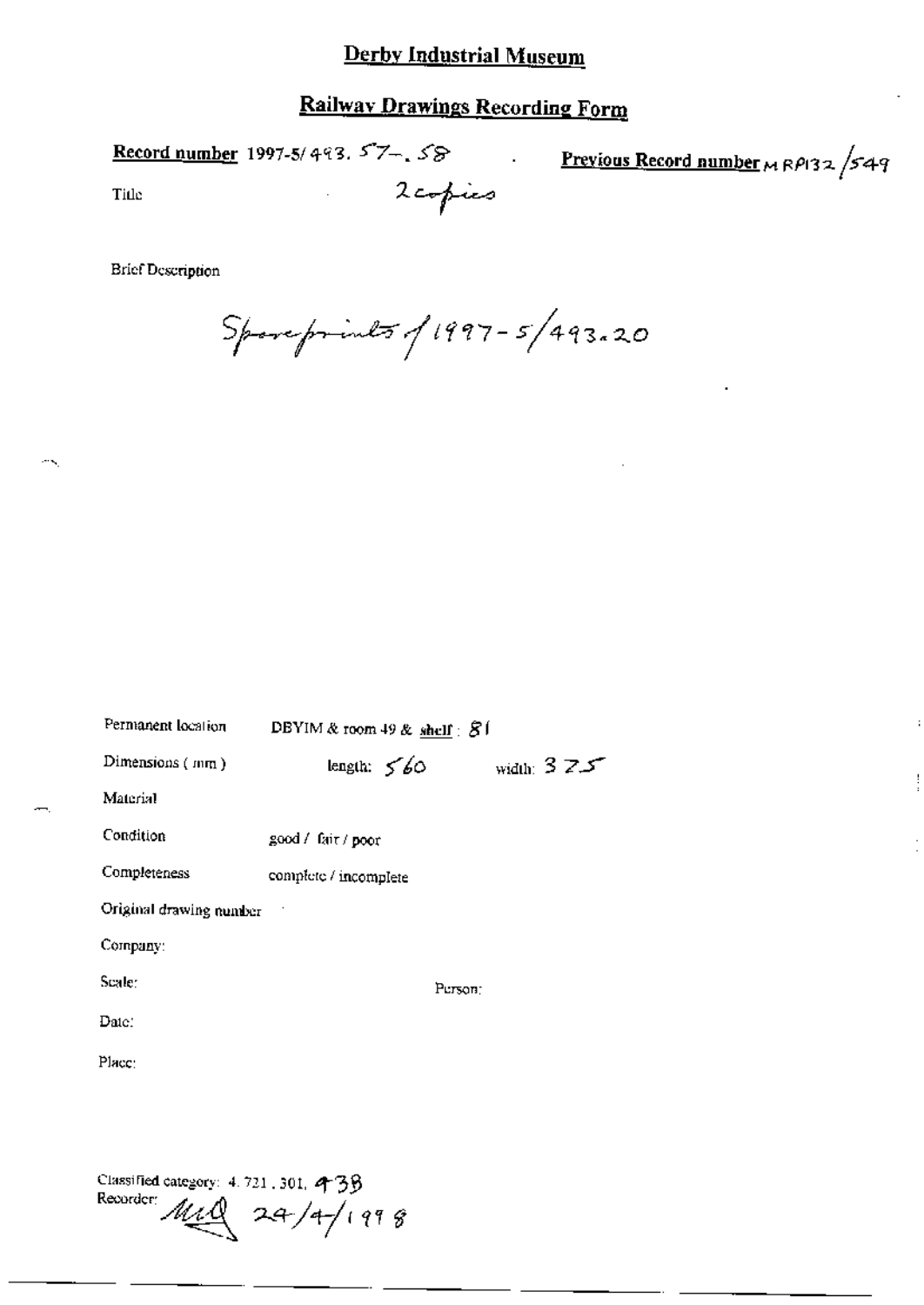# **Railway Drawings Recording Form**

Record number 1997-5/4-93 -  $59$ **Previous Record number**  $0NECO$ Title

**Brief Description** 

 $S_{\!\!f\!\!f\!\!f\!\!f\!\!f\!\!f}$  in 197-5/493.21

| Permanent location                                                              | DBYIM & room 49 & shelf: $\mathcal{G}$ |  |  |
|---------------------------------------------------------------------------------|----------------------------------------|--|--|
| Dimensions (mm)                                                                 | length: $540$<br>width: $380$          |  |  |
| Material                                                                        |                                        |  |  |
| Condition                                                                       | good / fair / poor                     |  |  |
| Completeness                                                                    | complete / incomplete                  |  |  |
| Original drawing number                                                         |                                        |  |  |
| Company:                                                                        |                                        |  |  |
| Scale:                                                                          | Person:                                |  |  |
| Date:                                                                           |                                        |  |  |
| Place:                                                                          |                                        |  |  |
|                                                                                 |                                        |  |  |
|                                                                                 |                                        |  |  |
| Classified category: $4.721$ , $301.65$ 438<br>Recorder:<br>$\ell\mu$ 24/4/1998 |                                        |  |  |

ł